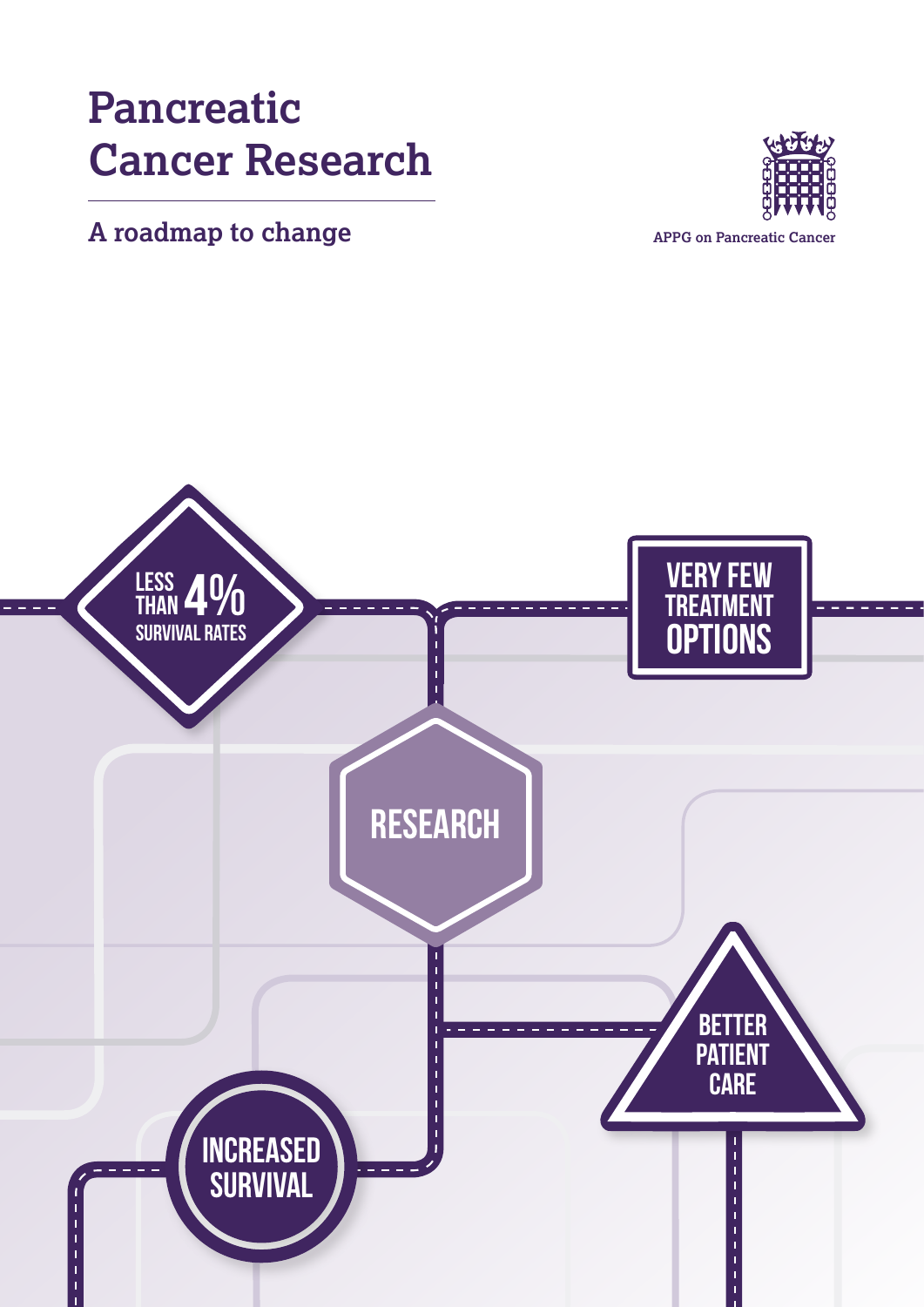"Over the last 40 years, improvements in prevention, detection and treatment have revolutionised cancer medicine and survival has doubled. However, progress has not advanced equally for all forms of the disease. Lung, pancreatic, oesophageal cancers and brain tumours share poor five-year survival and have realised only limited improvement in the past decade… Despite highlighting lung, oesophageal and pancreatic cancers as areas of priority in our previous strategy, we have not seen research effort increase as much as we would like. We recognise the need to be more proactive in order to build capacity and make headway in tackling these cancers."

Cancer Research UK's 2014 Research Strategy, Beating Cancer Sooner.

| <b>BACKGROUND</b>                                                                | 03 |
|----------------------------------------------------------------------------------|----|
| <b>FOREWORD</b>                                                                  | 04 |
| <b>SUMMARY OF KEY RECOMMENDATIONS</b>                                            | 06 |
| <b>FUNDING</b>                                                                   | 08 |
| <b>AREAS OF RESEARCH</b>                                                         | 14 |
| <b>REGULATION, PROCEDURE</b><br><b>AND CULTURE</b>                               | 17 |
| <b>RESEARCH CAPACITY, LEADERSHIP,</b><br><b>COLLABORATION AND INFRASTRUCTURE</b> | 24 |
| <b>STRATEGY</b>                                                                  | 30 |
| <b>APPENDIX</b>                                                                  | 32 |
| <b>REFERENCES</b>                                                                | 35 |
|                                                                                  |    |

The Secretariat to the All Party Parliamentary Group on Pancreatic Cancer is provided by Pancreatic Cancer UK.

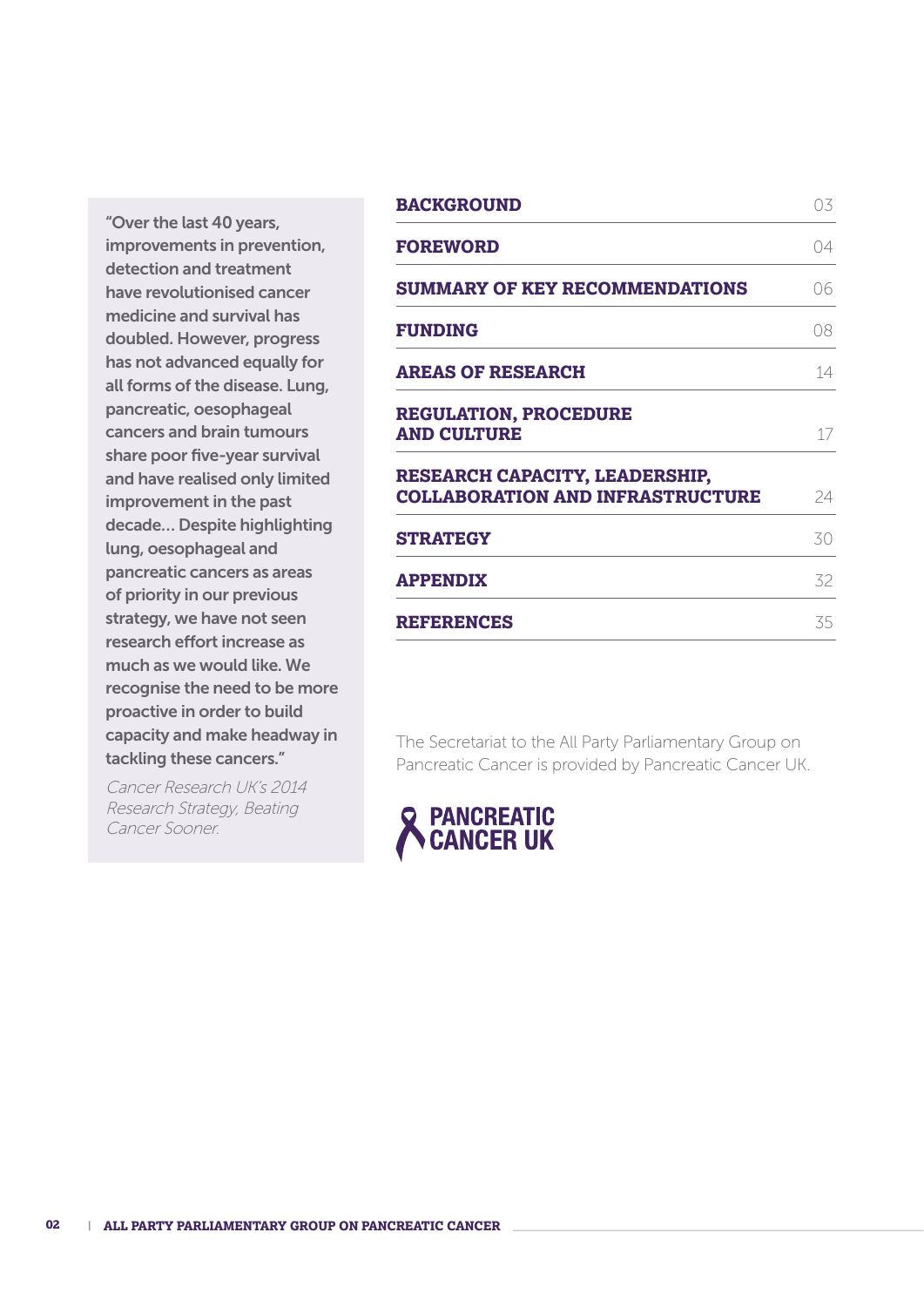# **BACKGROUND**

The All Party Parliamentary Group on Pancreatic Cancer (APPG) was formed in May 2012 by a cross-party group of Parliamentarians who want to see improved survival rates and better patient experience for all those affected by the disease.

In November 2013 the APPG published its first report, *Time to Change the Story: A plan of*  **action for pancreatic cancer.** The report was the result of a six month Inquiry which took evidence from patients, carers, family members, clinicians, researchers, charities, policy makers and others, both in writing and over five oral evidence sessions in Parliament. A number of recommendations were made concerning the need to improve awareness, early diagnosis, treatment and care for pancreatic cancer.

However, the 2013 Inquiry did not touch upon the subject of pancreatic cancer research. To have done so would have complicated the Inquiry and resulted in not enough attention being paid to what is a complex and important issue. Instead the Group resolved to hold a separate inquiry into research the following year.

This report – *Pancreatic Cancer Research: A roadmap to change* – is the result of that second Inquiry, undertaken between March and September 2014, which set out to establish what needs to be done to improve both quality and quantity of pancreatic cancer research in the UK. The terms of reference are attached as Appendix 1.

As before, the Inquiry took evidence in writing as well as over the course of four oral hearings, receiving evidence, comments and suggestions from researchers in both academic and clinical settings, charities, research funders, government agencies, medical professionals, industry and professional bodies. A full list of respondents is included in Appendix 2.

The APPG would like to thank everyone who submitted their views, as well as the many members of the public who attended the oral evidence sessions in Parliament. The input received has been drawn on extensively for this report and helped to frame the recommendations contained within it.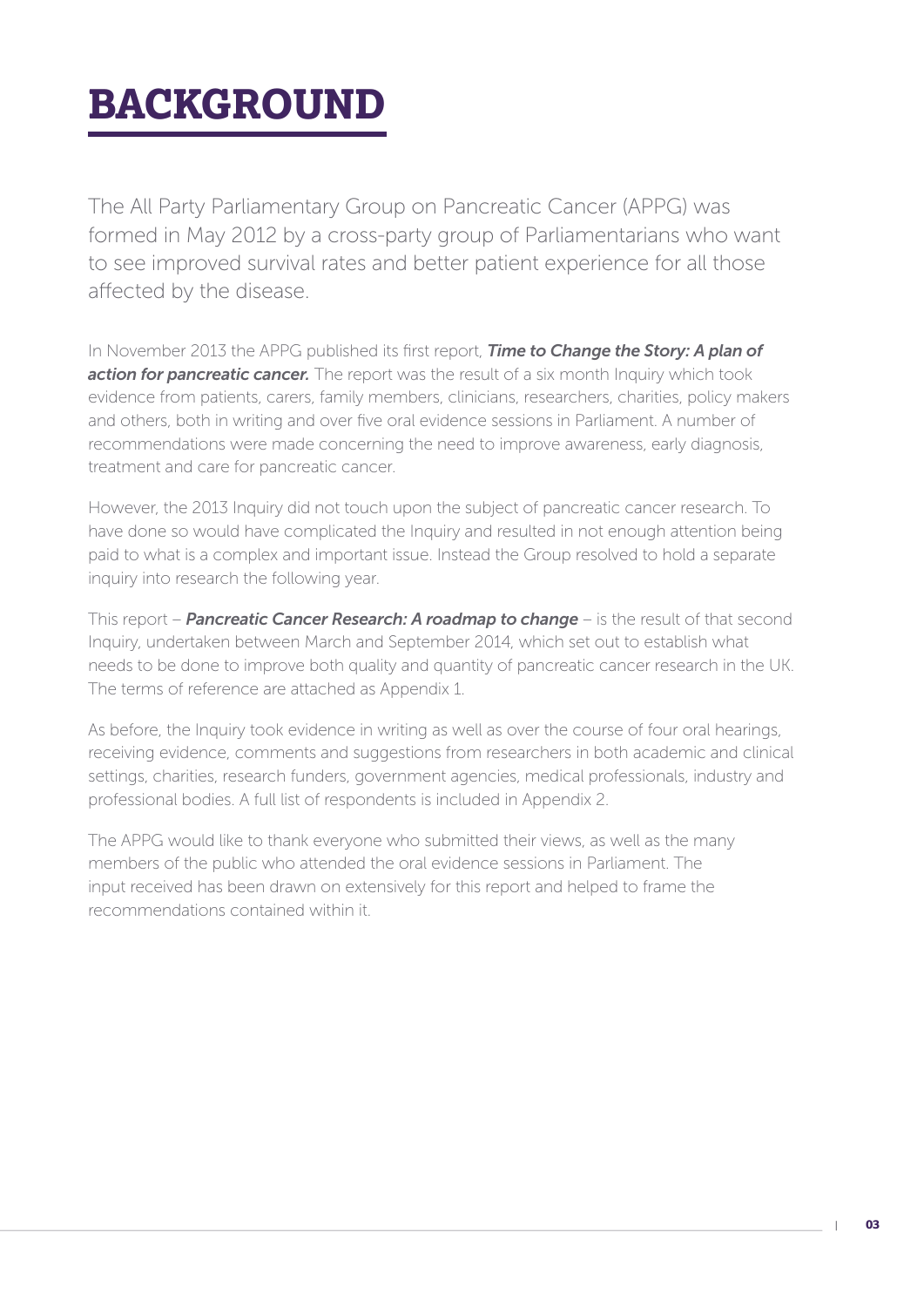# **FOREWORD**



Around 8,800 people are diagnosed with<sup>i</sup>, and around 8700 people die from<sup>ii</sup> pancreatic cancer across the UK each year. The disease is responsible for over 5% of all cancer deaths in the UK<sup>iii</sup>, making it the country's fifth largest cause of cancer deaths but predicted to become the 4th largest by 2030<sup>iv</sup>. Moreover, whilst survival rates for most cancers have been rising, fiveyear survival rates for pancreatic cancer have remained

stubbornly and shockingly low for the past 40 years, at less than 4%<sup>v</sup>. This is the cancer that holds the unwanted title of having the worst survival rate of any of the 21 most common cancers<sup>vi</sup>.

The All Party Parliamentary Group on Pancreatic Cancer (APPG) is in no doubt that the kind of change needed to make any significant impact on those appalling statistics will only be achieved through research: research that will aid earlier diagnosis and screening; research that will result in more and better treatments; and research that will hopefully offer opportunity for a cure. That is why we decided to conduct a specific Inquiry looking at how we can improve both the quality and quantity of pancreatic cancer research in the UK.

This report sets out our findings and recommendations, which have been informed by a wealth of insight and expertise, from those involved in setting research strategy through to industry, charities, funders and, of course, researchers themselves. We have learned much and hope that this report does justice to the quality of contributions we received. At the same time, we must acknowledge that this Inquiry has only scratched the surface of the issues and challenges that impede pancreatic cancer research activity and we will, as a Group, continue to monitor whether progress is made in future.

Two over-riding conclusions have emerged from our Inquiry. Firstly, when it comes to research it is clear that the UK has many advantages – not least a number of world-class researchers, excellent research facilities and the fact that the NHS offers a huge cohort of patients and patient data. However, we heard over the course of our Inquiry that there is much more that needs to be done to build on these positives and to overcome the obstacles that get in the way of pancreatic cancer research. In brief, we need measures that will enable us to develop a healthy community of researchers, ensure the network and research infrastructure exists to support their work, and to overcome attitudes or processes impeding research activity.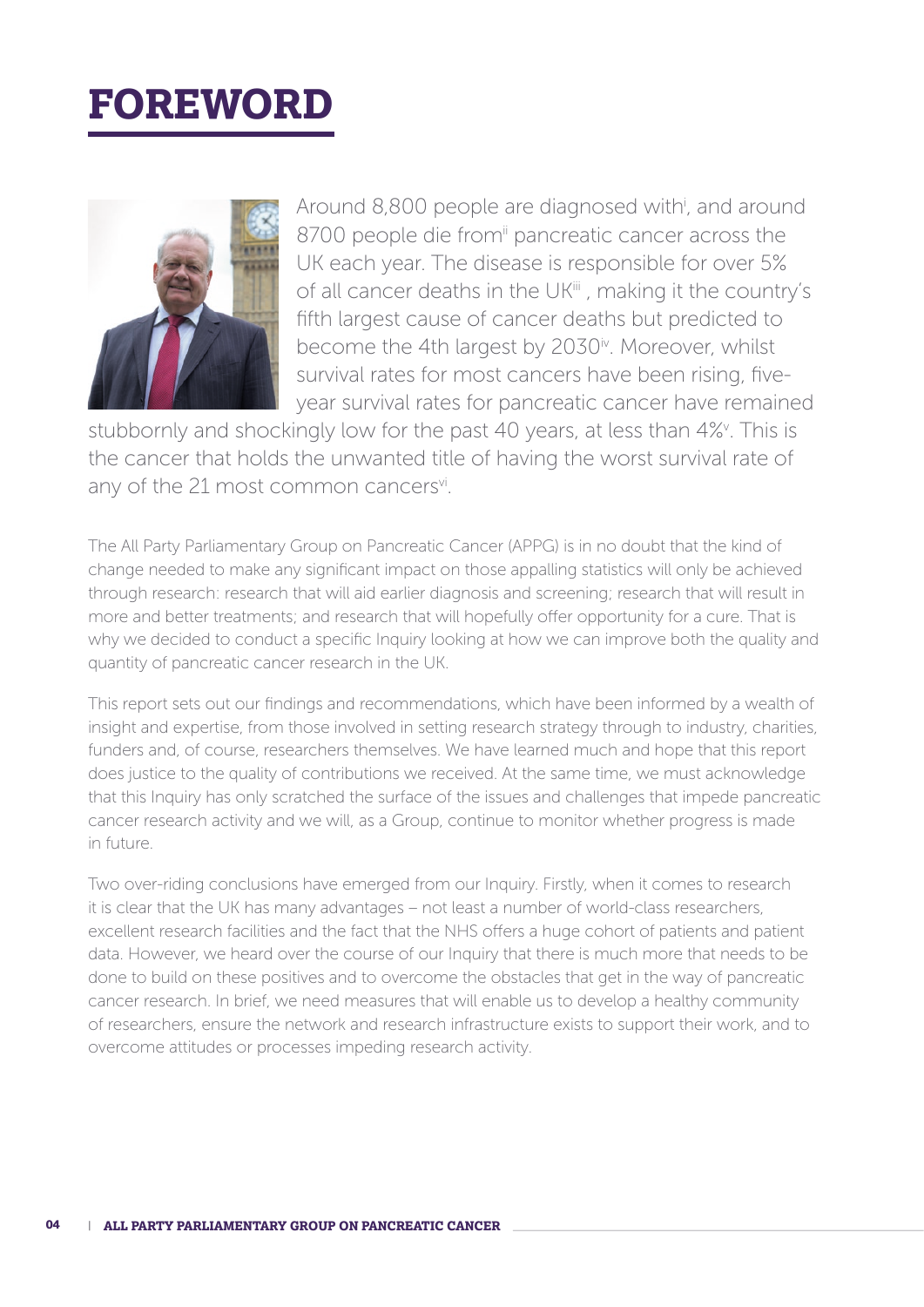The second conclusion is quite simple: the UK is not spending a sufficient amount on site-specific pancreatic cancer research. There are some promising signs that this situation might slowly be changing but without a significant increase in research funding it is highly unlikely that we will achieve the advances needed to move towards beating the disease.

"I think if you simply looked at the history of science, I don't think you can, as a scientist, start to make guarantees about research. It's not like a sausage grinder; you don't put research in and it comes out and you solve the problem. It just doesn't work that way.… However, I think there is a guarantee you can make: if you don't carry out research, you are not going to move; nothing is going to happen."

Professor Peter O'Hare, Chair of Pancreatic Cancer UK's Scientific Advisory Board, 1st oral evidence session

However, both of these issues are interlinked. The low level of pancreatic cancer research funding is due in part to a relatively small pancreatic cancer research community, producing a small number of research applications. In turn, the pancreatic cancer research community is small, in part because of the low level of investment into research of the disease. It is a vicious circle that we must break.

#### We hope that this report goes some way towards establishing how that could be achieved.

A ji () leden

Eric Ollerenshaw OBE MP, Chair of the All Party Parliamentary Group on Pancreatic Cancer.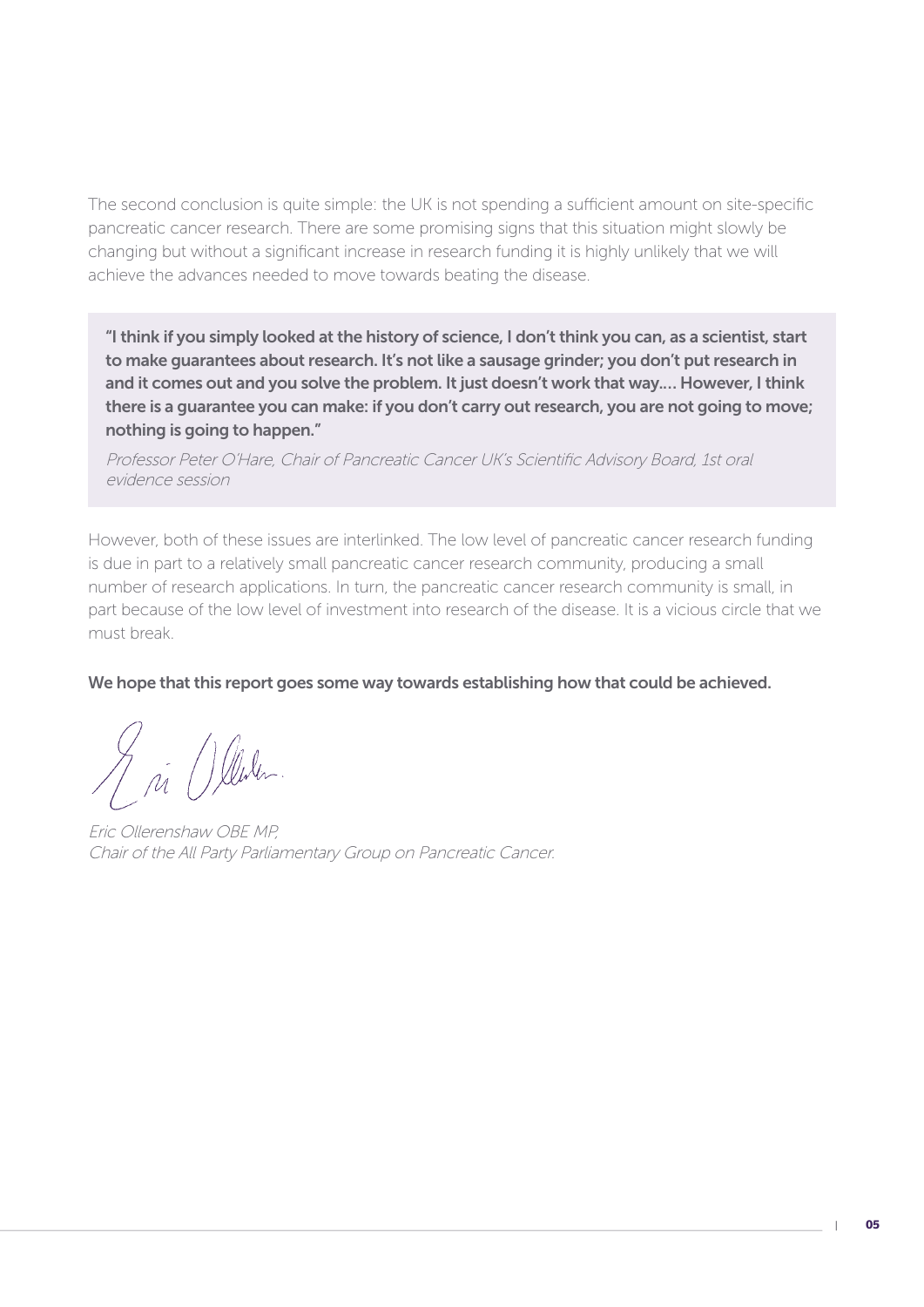# **SUMMARY OF KEY RECOMMENDATIONS**

## **THE ALL PARTY PARLIAMENTARY GROUP ON PANCREATIC CANCER INQUIRY REPORT – SUMMARY OF RECOMMENDATIONS:**

- All funders should take on board the case for **short-term, ring-fenced, strategically** commissioned funding for quality driven, peer reviewed pancreatic cancer research. This should be in line with a commitment to collectively reach a minimum of £10 million site-specific spend from 2015 and to increase funding to £25 million over the course of the next decade.
- In particular, the **Department of Health needs to review its own contribution** to pancreatic cancer research, increasing substantially its current contribution of just £0.7 million, looking to at least match Cancer Research UK's stated goal of doubling or trebling its annual investment in the next spending round.
- There is a strong case to establish more research activity on the improvement of early diagnosis. This includes research that may lead to the development of screening tools.
- New generic research initiatives, or evaluation schemes, should give priority to including work on cancers of unmet need. For example, the recently announced investment into the Human Genome project should have included pancreatic cancer at its core. Moreover, the Commissioning through Evaluation scheme should include advanced radiotherapy techniques for pancreatic cancer - such as SABR/Cyberknife – and other innovative techniques such as IRE/Nanoknife.
- Whilst not scientific or clinical research per se, more work needs to be conducted, as a priority, to examine why there are such variations in pancreatic cancer survival rates across the UK and between the UK and other EU countries.
- A single approvals process for setting up clinical trials should be introduced, to reduce bureaucracy and ensure trials can be initiated more quickly and easily across the UK. We hope the creation of the Health Research Agency will mean this new process is brought in as quickly as possible.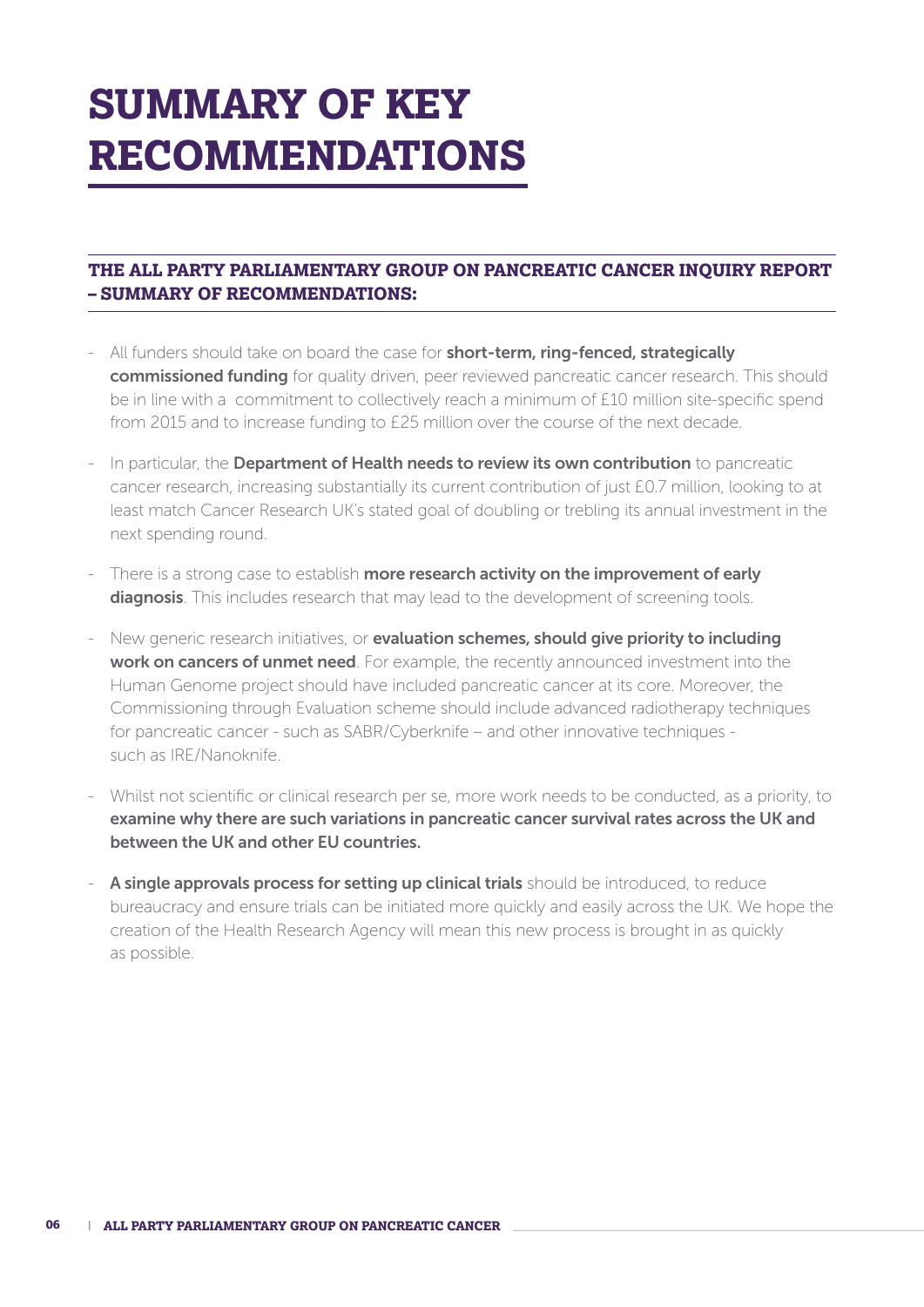- There should be **proper research representation on MDTs** and, more generally, relevant staff need to have adequate time to carry out research activities written into their job descriptions. Moreover, any NHS England R&D Strategy should be robust enough to ensure that a culture of research is embedded into the NHS. We hope these changes will, among other things, help to ensure that more pancreatic cancer patients are told about clinical trials that may be suitable for them to take part in.
- The Government should ensure that EU legislation does not impact negatively on research in the UK. The EU Directive on Data Protection, in particular, is a genuine threat which could hold back important advances.
- NICE needs to amend its drug approvals system to ensure more cancer drugs pass its appraisal process, especially for cancers of unmet need. This will allow a solid baseline of standard treatments which novel therapies can then be trialled on top of. If the NICE system cannot be changed to this extent for drug approvals, a separate system should be set up to allow researchers access to the required drugs for clinical trial purposes.
- Funding organisations should seek to create more scholarships, fellowships and other programmes to encourage more young scientists to pursue careers in pancreatic cancer research. A specific Pancreatic Cancer Research Champion or Czar role should be considered as a way of helping to increase the profile of the research field.
- More inducements to encourage top quality international pancreatic cancer researchers to relocate to the UK should be offered, with the Government taking a lead in marketing the UK to world-leading scientists working in the area.
- There is a need to ensure that there is an **improvement in pancreatic cancer research** infrastructure, including greater availability of suitable tissue samples and the sharing of data sets.
- Greater collaboration between researchers and between research institutes should be enabled. Whilst this can in part be achieved through a simple expansion of networking and conference opportunities, the development of a UK pancreatic cancer network of excellence should be pursued.
- **The Secretary of State for Health should commission**, in conjunction with colleagues in the devolved administrations, **a UK-wide strategy** designed to increase the quality and quantity of research into cancers of unmet need - our own version of the USA's Recalcitrant Cancer Research Act.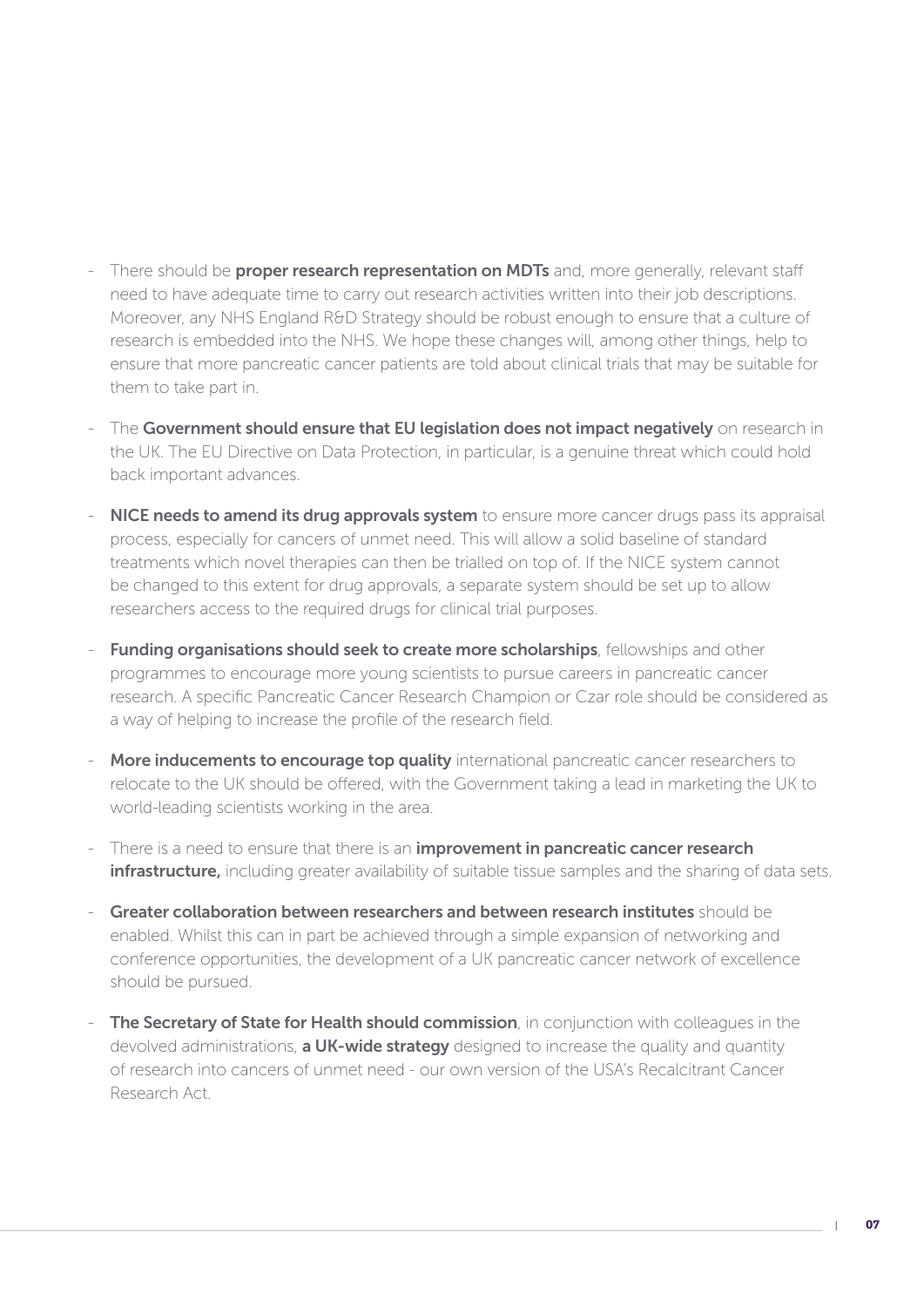# **FUNDING**

### **CURRENT RESEARCH FUNDING LEVELS:**

Given that pancreatic cancer is the fifth most common cause of cancer death in the UKvii, is one of the few cancers where mortality rates are actually increasing not decreasing, and that it is predicted to overtake breast cancer as the fourth leading cancer killer in the UK by 2030<sup>viii</sup>, it might be reasonable to expect to find a commensurate level of resource directed towards research into this deadly disease. Instead, the APPG heard time after time from witnesses involved in this Inquiry that there has been a longstanding underinvestment into sitespecific research funding for pancreatic cancer.

The National Cancer Research Institute (NCRI) was founded in 2001 to develop plans for cancer research and is the only national register of spending on cancer research. It is comprised of 22 member organisations, including charities and government bodies, which spend a minimum of £1 million a year on cancer research. Drawing on NCRI data, evidence submitted to the Inquiry showed that pancreatic cancer received only 1% of NCRI site-specific research funding in 2013: that equates to just £5.2 million a year in cash terms<sup>ix</sup>.

We recognise that within the total NCRI partner spending, generic cancer research is also funded which might lead to advances across all tumour types: and also that there is general funding for infrastructure and overhead costs which, again, pancreatic cancer researchers will be utilising. However, these common outlays will also benefit other cancer types' research and so we believe that the NCRI site-specific data provides the most robust insight into how pancreatic cancer research investment compares to investment in other forms of cancer.

" It's [funding] low compared to other things. If you think about what's happened, say, in the last 20, 30 years, there's only really one substantial gain, and that's come out of an industry-funded study that brought Abraxane into the pancreatic arena."

Mr Satvinder Mudan, 4th oral evidence session.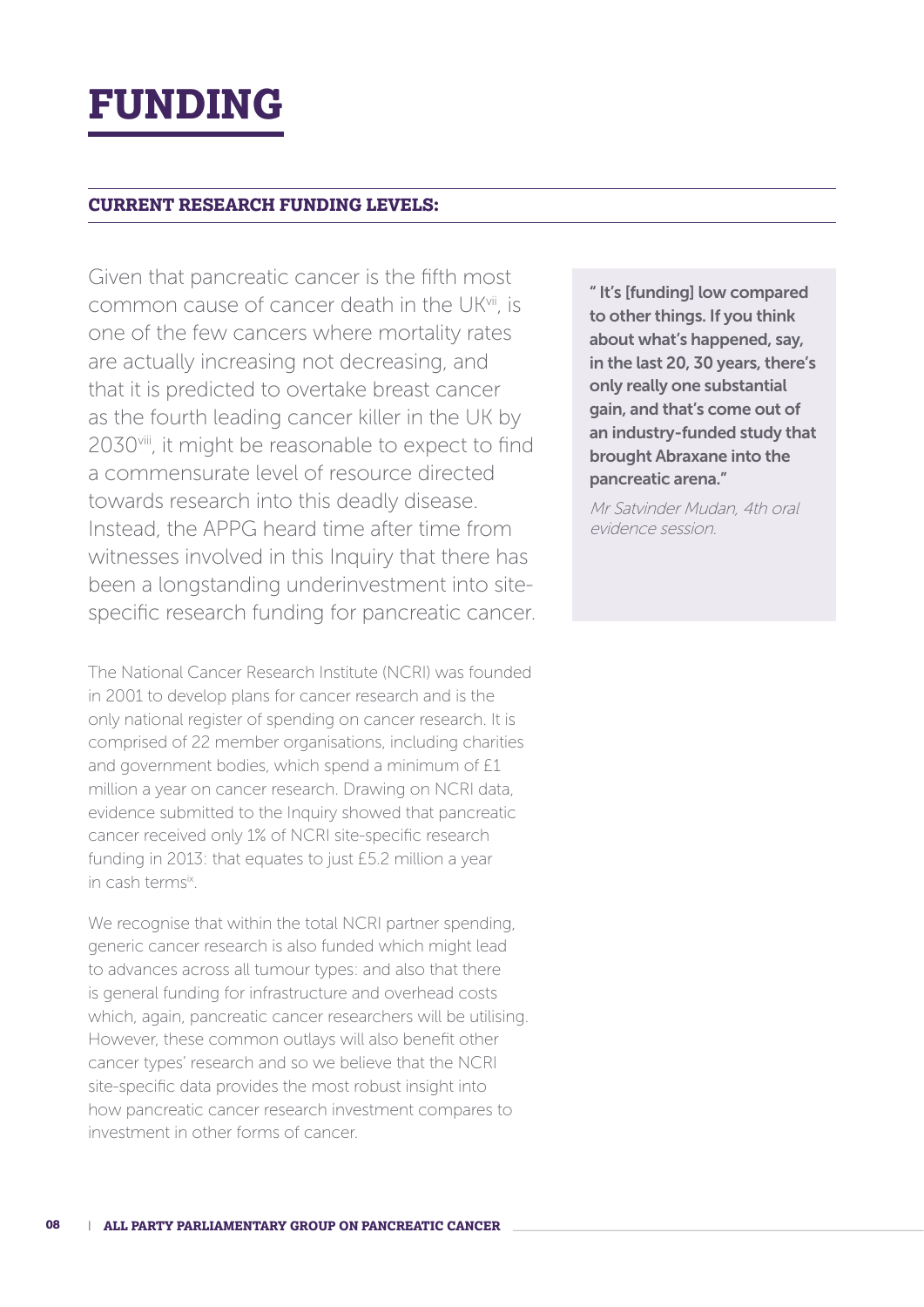Moreover, we note that NCRI partner spending on pancreatic cancer increased more than twofold between 2002 and 2011, a point made by Ministers when replying to recent parliamentary questions on the subject<sup>x</sup>. However, the APPG believes that these figures only serve to demonstrate the incredibly low base pancreatic cancer research was starting from and, more significantly, how poorly the cause has been served over the past decades.

The reality is, as the NCRI's own report, *Cancer research spend in the UK 2002-2011*, makes clear:

## "…some other cancers [including pancreatic] which started the decade with a very low level of investment have also shown a large proportionate increase, albeit that actual investment is still relatively low<sup>xi</sup>."

The table below shows how NCRI partner funding for pancreatic cancer compared with funding of research for the four most common cancers.

| <b>Cancer site</b> | <b>Deaths per</b><br>year(2012) | 5-year survival<br>rates (2011) | <b>NCRI partner</b><br>research spend<br>$(2002)$ £ | <b>NCRI</b> partner<br>research spend<br>$(2013)$ £ | Amount on<br>research per<br>death per year £ |
|--------------------|---------------------------------|---------------------------------|-----------------------------------------------------|-----------------------------------------------------|-----------------------------------------------|
| <b>Breast</b>      | 11,716                          | 87%                             | 23.0m                                               | 40.3m                                               | 3440                                          |
| Prostate           | 10,837                          | 85%                             | 10.9m                                               | 22.2m                                               | 2049                                          |
| Colorectal         | 16,187                          | 59%                             | 15.2m                                               | 25.0m                                               | 1544                                          |
| Pancreatic         | 8,662                           | $<\!\!4\%$                      | 1.5m                                                | 5.2m                                                | 600                                           |
| Lung               | 35.371                          | 10%                             | 44m                                                 | 14.1m                                               | 399                                           |

Although a crude measure, it does provide a useful benchmark, demonstrating the disparity in research spend between these different cancers. It shows that pancreatic cancer - and lung cancer for that matter - falls well short of funding in relation to other types of cancer, especially when considering comparative survival rates.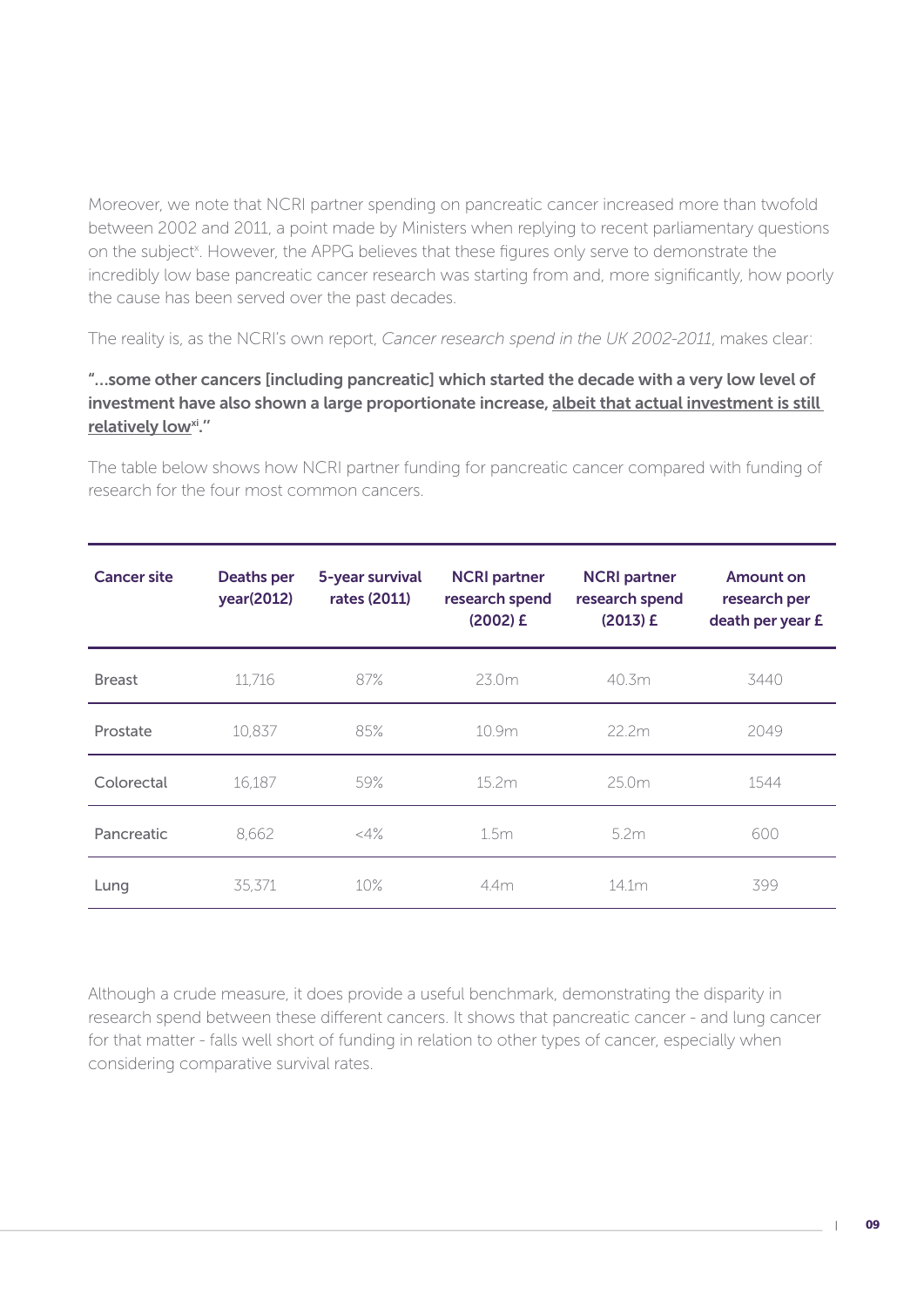Breaking down the NCRI site-specific pancreatic cancer spend into contributions from individual NCRI partner members has proven difficult, as these are not reported separately in the organisation's annual reports. However, we know from written evidence provided to the APPG Inquiry that in 2013 Cancer Research UK spent £3.5 million; the Medical Research Council £0.75 million; and that the contribution from the Department of Health was just £0.7 million. This latter figure is particularly disappointing.

To touch briefly on the amount of research spending by the pharmaceutical industry - whilst we did hear from drug companies over the course of our Inquiry, we were unable to quantify exactly how much they collectively devote to specific pancreatic cancer research. We would want to believe that their investment is substantial but we cannot put a value on it. Furthermore, based on the very few new treatments that have come to the market that are used to treat pancreatic cancer we must accept that historically pancreatic cancer has not been a significant focus for industry.

It would also seem likely that, as with research funding from the NCRI, pancreatic cancer will be receiving proportionately less than might be expected given the intransigence of the disease, simply because the number of patients who would potentially benefit from new drugs is relatively small.

Finally, the APPG heard how the UK's pancreatic cancer charities also contribute much needed additional sums to research. Because none of them are members of the NCRI this investment is not reflected in the NCRI returns. Their combined spend has, to date, generally been limited to small-scale project grants with a total annual spend of less than £2 million per annum. Although small compared to the spend of larger research funders like Cancer Research UK, we were told by witnesses that these extra sums are greatly valued as they can enable researchers to develop the data needed to be able to secure much larger programme grants.

"The presence of pancreatic cancer charities has changed that [availability of small research grants] in a big way, so we can get small sums of money to do project work. However, to do a programme of work, which requires multiple projects working together to make a leap in pancreatic cancer diagnosis or therapy, we find it very difficult to fund that."

Mr Hemant Kocher, 1st oral evidence session

"…getting drug companies to fund trials for one relatively small-volume tumour, where the outcomes aren't very good anyway, doesn't make economic sense for them. They're not going to pour money into something like pancreas cancer because it's never going to generate lots of money, unless you've got an agent which you can use across several tumour types…. But a pancreatic specific agent is not going to generate lots of industry funding."

Mr Satvinder Mudan, 4th oral evidence session.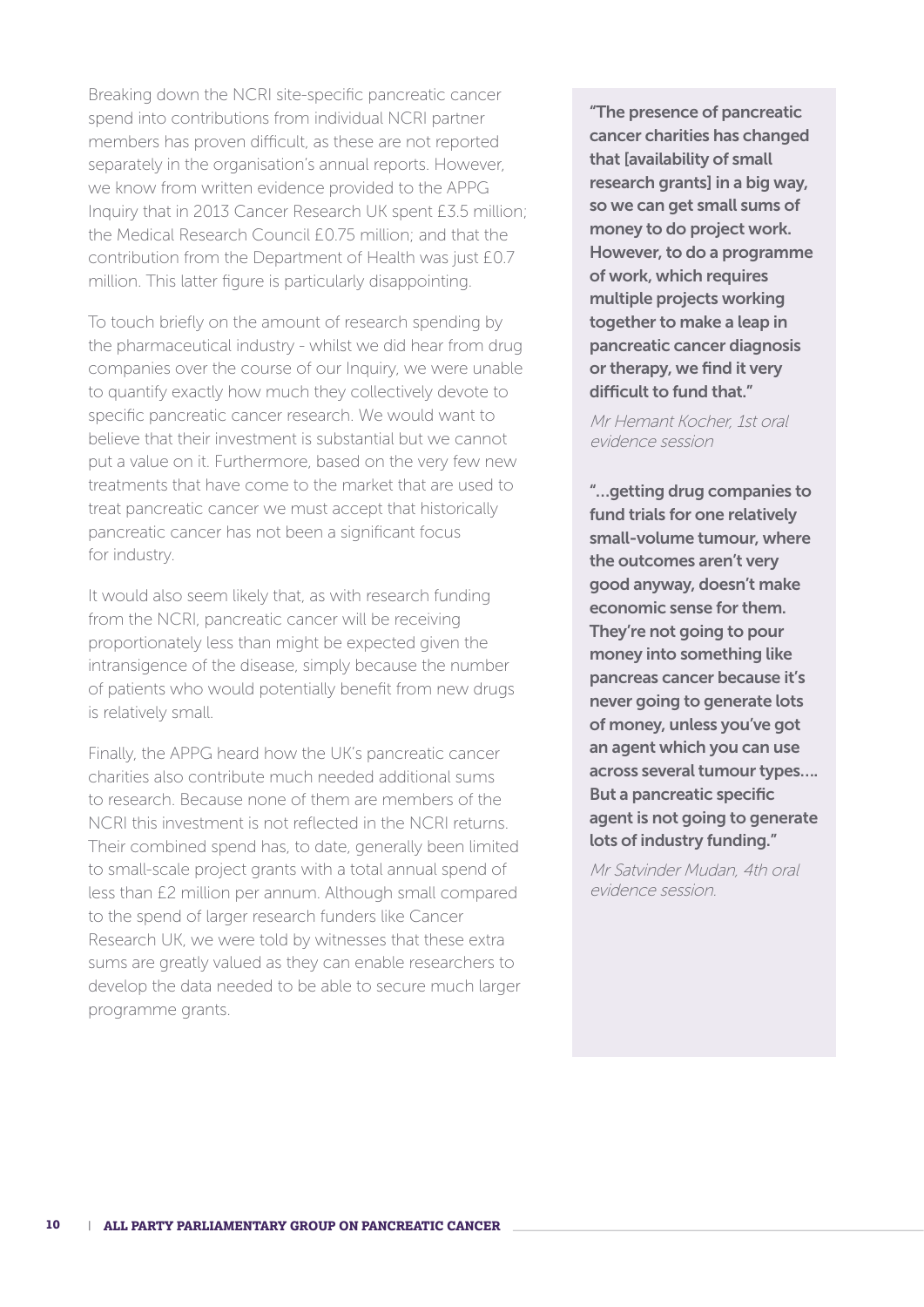At the same time, it must be noted that these charities are increasingly supporting more significant projects – for example Pancreatic Cancer Research Fund is in the process of supporting a pancreatic cancer-specific tissue bank in conjunction with Barts Cancer Institute, and Pancreatic Cancer UK are supporting a £400,000 early diagnosis project. It is to be hoped that as the pancreatic cancer charities grow this investment in research will increase.

# **THE CASE FOR INCREASED FUNDING:**

In responding to a backbench e-petition debate on pancreatic cancer on 8th September, the Public Health Minister, Jane Ellison MP, acknowledged one of the factors that contributes to the low level of pancreatic cancer research:

## "…fundamentally this is hard: it is a hard disease that is hard to diagnose and research. The scientific opportunity is not as readily there as it is in some other areas of human medicine.xiin

The APPG believes it is this very difficulty that necessitates a step change in both the amount of funding for pancreatic cancer and in the way funds are allocated.

Evidence submitted to the Inquiry by Pancreatic Cancer UK provided some insight into a minimum level of research investment that needs to be achieved before real progress can start to be made in tackling survival rates. This was the conclusion of a 2012 policy briefing<sup>xiii</sup>, which suggested that survival rates would only start to shift if a minimum level of £10 – 12 million annual investment is achieved.

The figure came from a high level analysis of other cancers, like prostate and bowel, which suggests that is the point where funding starts to grow in a more rapid and, importantly, in a more sustainable manner following the establishment of a critical mass of researchers working in the field generating competitive research proposals and a solid research infrastructure. The briefing note set 2015 as a target date for reaching that minimum level, with further targets of £12m by 2017 and £25m by 2022.

"… one of the things that is quite apparent is the direct correlation between the lack of improvement in survival for pancreatic cancer and the lack of research funding over decades. There's a graph in my written submission that actually shows this quite nicely, where you can see that breast cancer you start off here, and the injection of funding is going like this and the survival rates are doing exactly the same; they're mirroring the funding graph. There is a direct correlation, which is why we've seen tremendous successes in those cancers versus that for pancreatic cancer."

Ali Stunt, founder and CEO of Pancreatic Cancer Action, 1st oral evidence session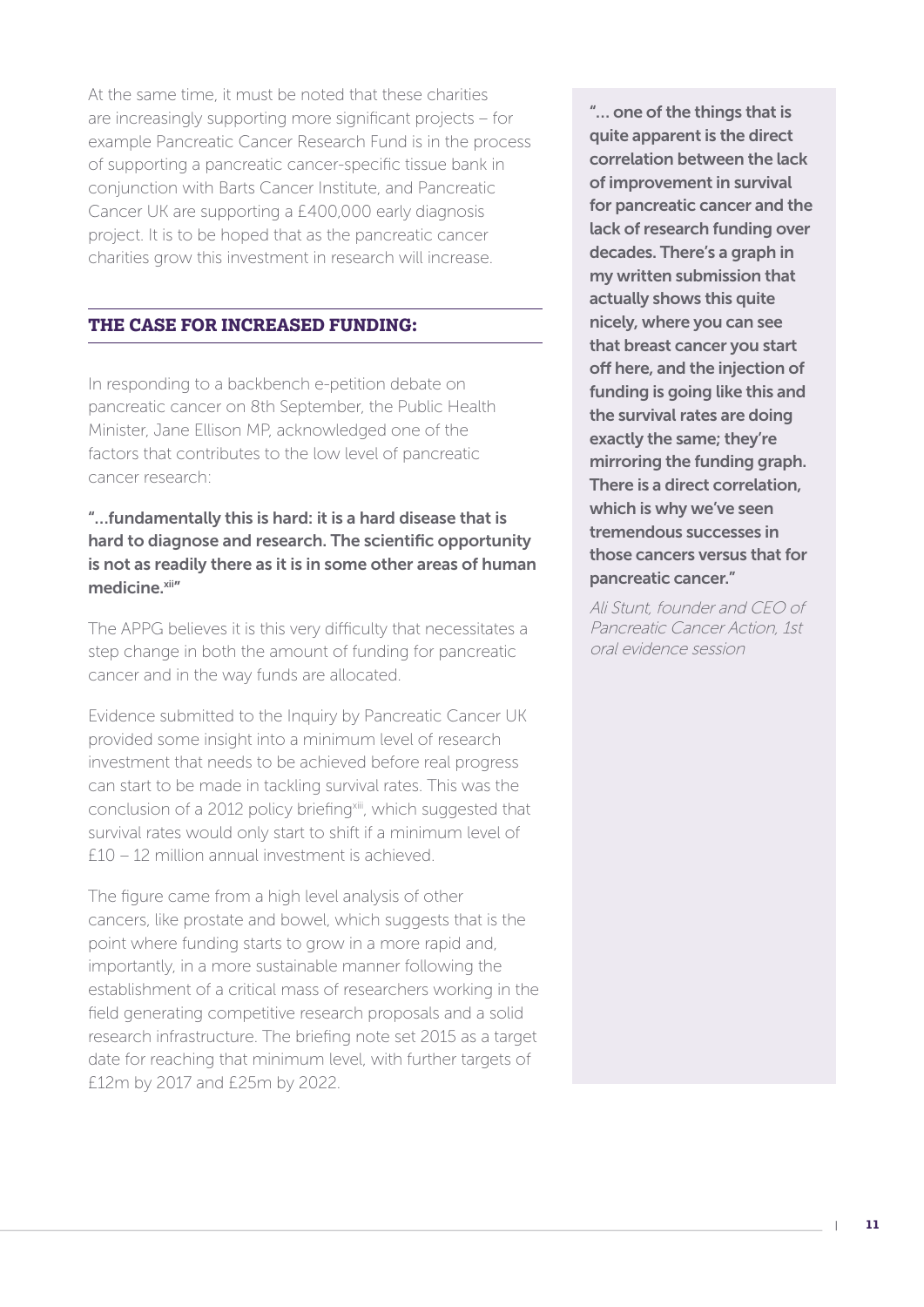That point – an improvement in outcomes for other cancer types once a minimum spending level has been reached – was reinforced in oral and written evidence received from Pancreatic Cancer Action. They supplied figures and graphs showing sharp increases in survival rates for breast, prostate and bowel cancer, mirroring similar increases in research spending into those diseases.

The APPG notes that there has been recent movement in the right direction in terms of both funding and focus. We welcome the new strategy from Cancer Research UK, *Beating Cancer Sooner<sup>xiv</sup>*, launched in April 2014. This new strategy confirms that their own research institutes will, in future, put more of a focus on pancreatic and other cancers of 'unmet need', namely pancreatic, lung and oesophageal cancers and brain tumours, all of which have stubbornly low ten-year survival rates.

Importantly, this strategy also includes a statement of intent that Cancer Research UK will "double or treble" research funding into cancers of unmet need over the next five years. This will be done partly by the additional focus throughout their research institutes but also by prioritising research grants towards studies into cancers of unmet need, as long as those studies meet a baseline standard. Although Cancer Research UK could not, at this time, provide details of exact amounts likely to be spent in future, given that their current recorded NCRI pancreatic cancerspecific research contribution stands at £3.5 million, we might extrapolate that this could mean their annual sitespecific figure will reach at least £7 million over the next five years.

This is an important announcement from Cancer Research UK and the APPG applauds its recognition of the need to change its focus onto cancers of unmet need, including pancreatic cancer. We now need to see similar commitment from other research funding partners, including government bodies, to meet the levels of funding required to make a difference.

"Four out of our five institutes have plans in place to increase the volume of research in pancreatic cancer…Five of the fifteen centres where we fund … have made a commitment to growing the proportion or the focus on pancreatic cancer research in their locations."

Nick Grant, Director of Strategy, Cancer Research UK, 3rd oral evidence session

"One of the important things that we have done within our new strategy and are working on with our funding committees is to say to them where you receive applications across a number of cancer types, we would like you to first of all make a clear decision on is this of acceptable funding quality or not? Then, where we have a number of applications that are of acceptable quality but we don't have the funds to fund all of them, because typically we aren't able to fund everything that comes through, we would like you to prioritise applications that are in the four, what we call, cancers of unmet need…such that they will, if they're of an acceptable quality, receive preferential treatment in our committees."

Nick Grant, Director of Strategy, Cancer Research UK, 3rd oral evidence session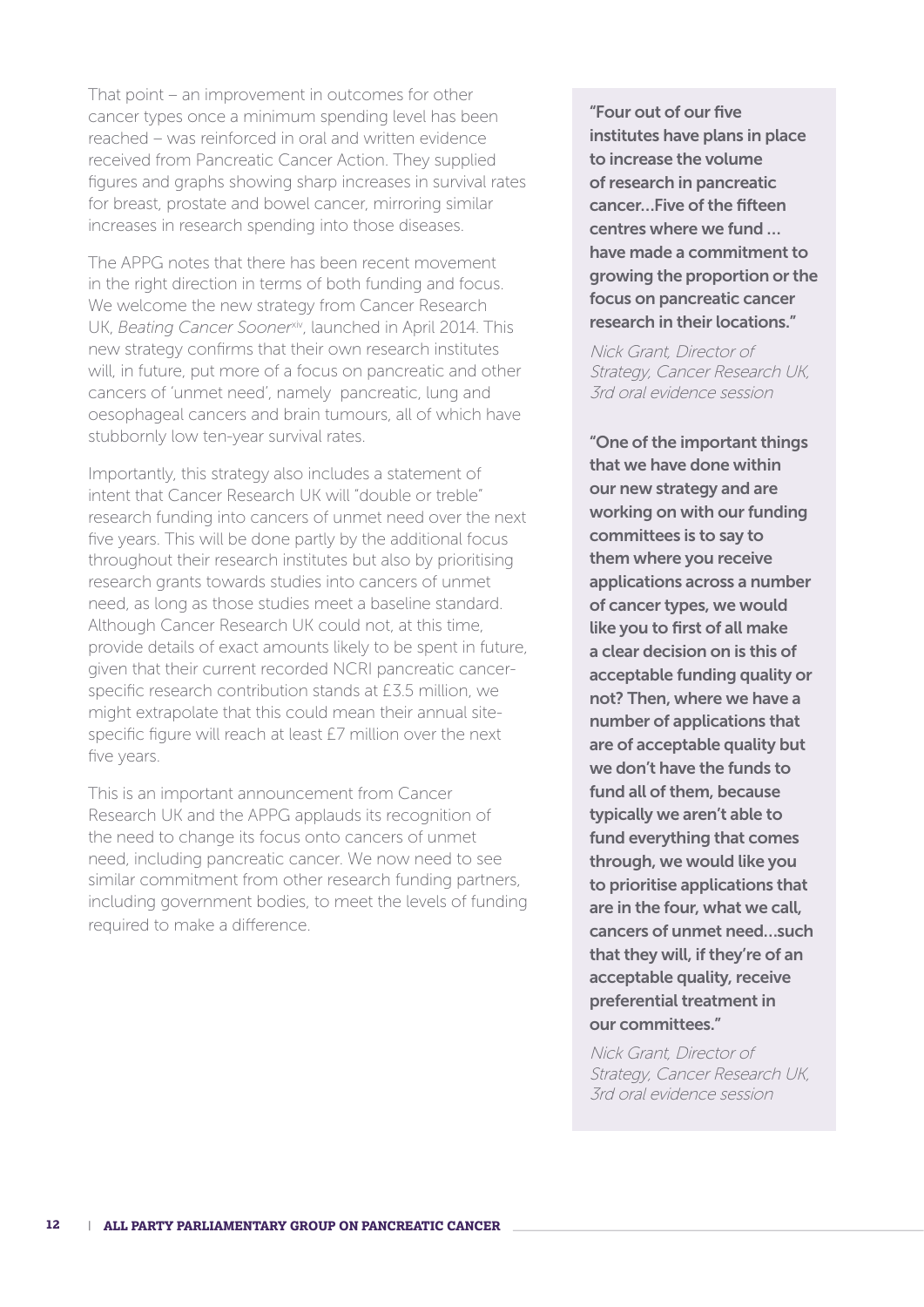However, whilst this new prioritisation is welcome, we note that Cancer Research UK's approach does not include ring-fencing money for sitespecific research into cancers of unmet need. Instead, there still needs to be a ready supply of funding applications being made and those individual applications will still have to be peer-reviewed and selected from amongst similar applications for research into other cancer types. So for pancreatic cancer to receive more research funding there needs to be a larger pool of researchers making suitable applications that get over that initial hurdle.

And herein lies a problem. The reason given to the APPG Inquiry by Cancer Research UK, and the Medical Research Council, for not awarding more funding for pancreatic cancer in the past has been that not enough quality applications have been received. Looking at the ratio of applications accepted, the MRC, for instance, told us that

"Between the financial years 2007/8 and 2013/14, 25% of pancreatic cancer-specific fellowships and 20% of pancreatic cancer-specific grants to the MRC Boards were funded. This is comparable to a funding rate of 23% for fellowships and 22% for grants submitted to the Boards across all subject areas over the same time period. … between 2007/08 and 2013/14 the MRC received 20 fellowships and 26 grant applications." (Written evidence from MRC).

So, for more applications to be made – and to be of a high quality – we need more researchers in the field; a larger pancreatic cancer research community. But the Inquiry was also told by witnesses that young researchers are dissuaded from pancreatic cancer studies, at least in part, because they feel the funding is not there to sustain an active and successful career in that area. This is a vicious circle.

As such the APPG believes that there is a short-term case to be made for ring-fencing funding for pancreatic and other cancers of unmet need which have stubbornly low survival rates and low current levels of research funding. Projects to be funded should be strategically commissioned and peer reviewed. Once a critical mass of research is taking place this 'special measures' approach could be dropped. This approach would help alleviate short-term need, maintain quality, and also allow for longer-term sustainable funding in future.

### **THE APPG ON PANCREATIC CANCER RECOMMENDS:**

- All funders should take on board the case for short-term, ringfenced, strategically commissioned funding for quality driven, peer reviewed pancreatic cancer research. This should be in line with a commitment to collectively reach a minimum of £10 million sitespecific spend from 2015 and to increase funding to £25 million over the course of the next decade.
- In particular, the Department of Health needs to review its own contribution to pancreatic cancer research, increasing substantially its current contribution of just £0.7 million, looking to at least match Cancer Research UK's stated goal of doubling or trebling its annual investment in the next spending round.

"Now, one of the issues we've had historically is, and the reason why pancreatic cancer research hasn't got as much funding as we would have liked, is … we simply haven't seen… as many applications as we would like come through for funding in pancreatic cancer research."

Nick Grant, Director of Strategy, Cancer Research UK, 3rd oral evidence session

"I think we're losing an opportunity in directing young researchers into the field of pancreatic cancer with current funding levels. …If we have those young researchers in the field of pancreatic cancer going into other areas, then we won't develop the whole pancreatic cancer research group."

Dr Steve Pereira, 1st oral evidence session

"I think it's this issue about strategically funding research, as opposed to allowing research to bubble up. I think there are times when actually strategically commissioning research, if you like, or pushing people into certain areas and ring-fencing those areas would be helpful."

Professor Duncan Jodrell, 2nd oral evidence session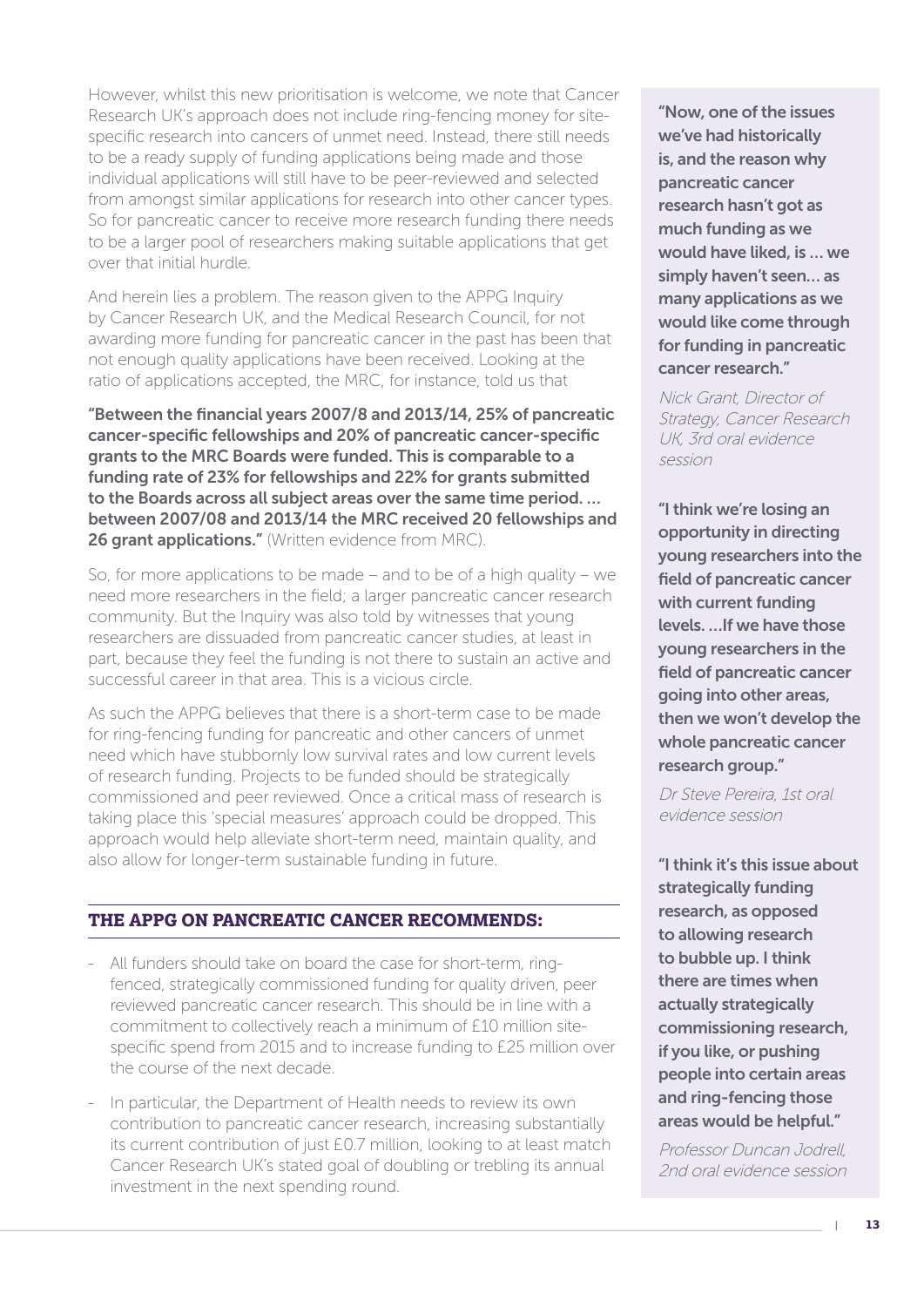# **AREAS OF RESEARCH**

# **EARLY DIAGNOSIS:**

During our 2013 Inquiry the APPG heard of the need to improve early diagnosis into pancreatic cancer. Currently, nearly half of all diagnoses are made via emergency admission, usually at a stage when curative surgery is no longer an option.

One of the reasons given for late diagnosis is that signs and symptoms of pancreatic cancer can often be non-specific. This, coupled with the fact that GPs will be likely, on average, to only see one case of pancreatic cancer every 5 years, leads to late referral and diagnosis. In addition to training GPs, the APPG concluded in its 2013 report that they needed to be provided with more, and more effective, tools to aid them in diagnosing patients at an earlier stage.

"… it's about early diagnosis. It's about making sure that when we get patients that - at the moment, 15%, roughly… for a potential operation…. That percentage needs to go up if we're going to improve survival. The only way we're going to do that is diagnose them early enough so that they can be operated on.

Dr Andrew Millar, 4th oral evidence session

Over the course of our latest Inquiry the APPG received consistent evidence from witnesses urging priority to be given to early diagnosis research projects. From the development and validation of biomarkers, which may ultimately lead to simple screening tests of the kind used to detect other cancers at an early stage, to the creation of decision aid tools to prompt GPs, these advances in early diagnosis would, we were told, help save lives.

In addition, earlier diagnosis would help make it easier to recruit more patients into clinical trials and allow more information to be successfully gleaned from patients in those trials, which, in turn, will lead to even more research advances.

For these reasons, the APPG agrees that research that could help improve early diagnosis of pancreatic cancer needs to be one of the key priority areas for research investment.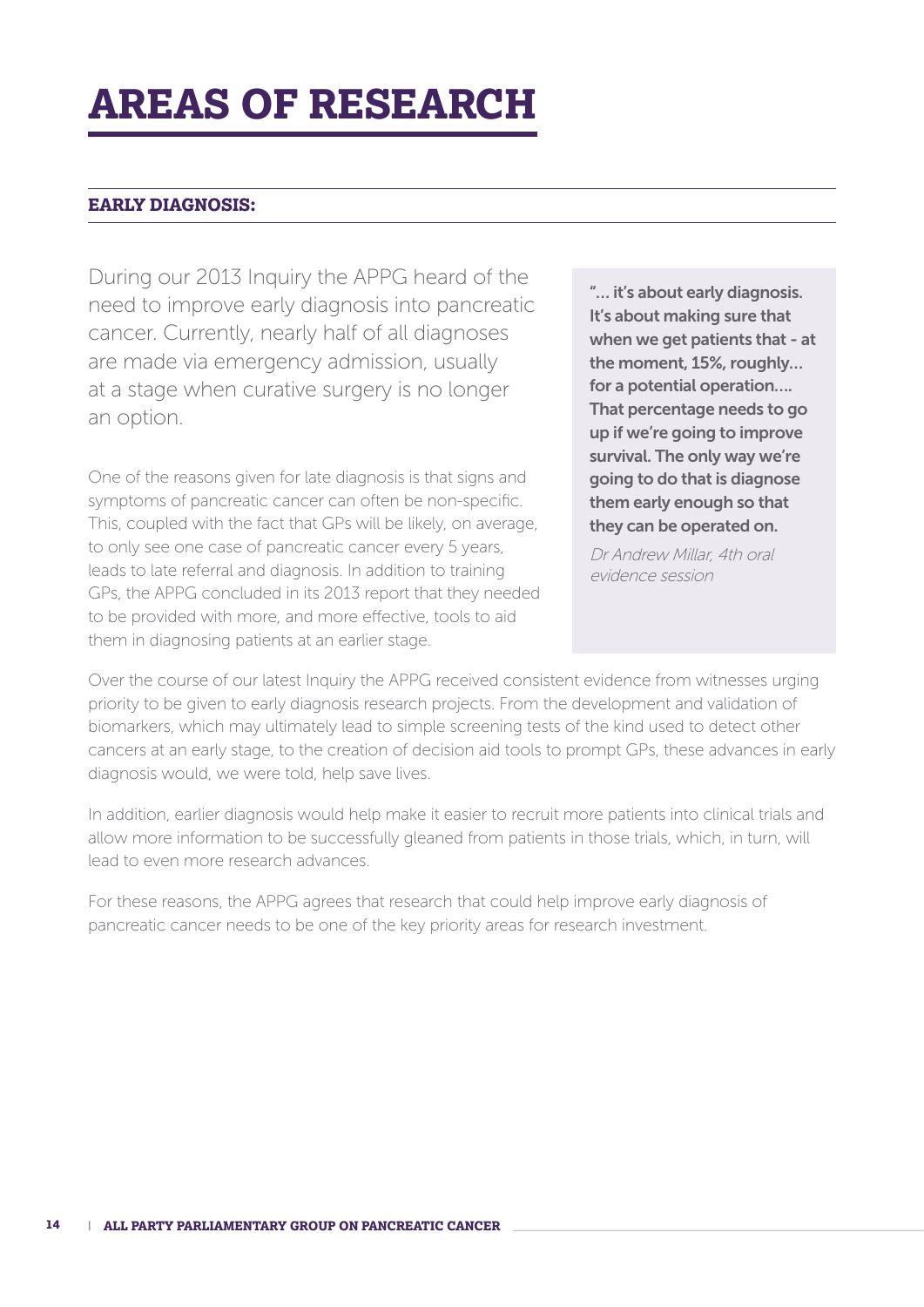### **OTHER AREAS OF SCIENTIFIC RESEARCH:**

However, we also need to see significant advances in treatment and palliative care and that needs to be supported too.

During the Inquiry we heard about other important projects which have great promise and which may lead to advances in patient treatment and, ultimately, survival. For example, research into the basic biology of pancreatic cancer tumours and stroma; immunotherapy; and personalised medicine, seeking to identify the many different tumour variants and unique genetic profiles of patients to allow more targeted and effective, individualised treatment programmes to take place.

On this latter point, whilst the APPG Inquiry was in progress, the Prime Minister announced £300 million investment, from a number of funding partners, for the 100,000 Genomes Project<sup>xv</sup>. We feel this is a very important scheme that will set the UK up as a world leader in genomics and make a real difference in the fight against cancer and other rare diseases.

"These [advanced radiotherapy] machines are sitting there… we can't get NHS patients funded to have the treatments because there isn't the evidence… What we've been trying to push for is to have commissioning through evaluation and have an evaluation process, because we'll never get big trials set up for the use of these technologies."

Dr Diana Tait, 2nd oral evidence session

We welcome the fact that some cancer types are included in the pilot phase but are disappointed this does not include mapping of pancreatic cancer patients at this time. The APPG believes that this is a missed opportunity and would hope that where new schemes of this potential are introduced it would make sense to prioritise cancers of unmet need, like pancreatic cancer, at an early stage. We hope that measures will be taken to expand the project and include pancreatic cancer as part of the study as soon as possible.

Whilst the development of new drugs to combat cancer is taken almost for granted, we also heard evidence regarding the need for more research into other treatments. In particular we heard how advanced radiotherapy machines were lying idle as the evidence base for use was not sufficient for NICE to approve the technique for routine use on the NHS. At the moment advanced radiotherapy techniques like stereotactic ablative radiotherapy (SABR), such as Cyberknife, are only licensed for research purposes on the NHS. The same is true for other innovative techniques like irreversible electroporation (IRE), such as Nanoknife. The APPG heard that both technologies should be included in the NHS England Commissioning through Evaluation Scheme, to allow more detailed assessment of the technologies' efficacy for pancreatic cancer patients.

As our Inquiry was drawing to a close, the Health Minister, speaking in the 8th September backbench e-petition debate on pancreatic cancer, confirmed that the newly announced Cancer Research UK SABR clinical trials, which will receive £6 million support from NHS England, include one pancreatic cancer trial<sup>xvi</sup>. This is a welcome move and, we hope, a sign of things to come.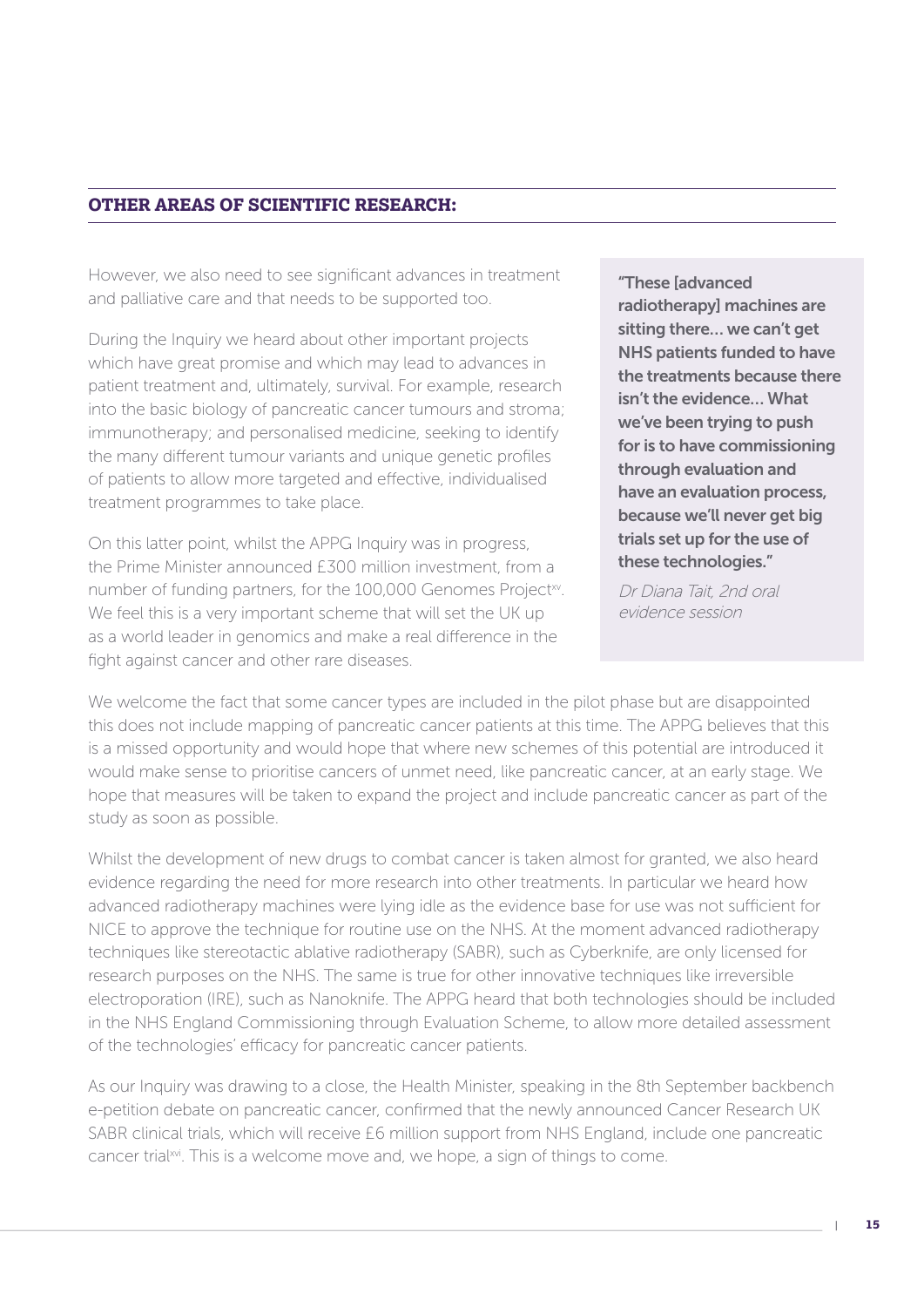### **POLICY AND NHS RESEARCH:**

There is a need to carry out research beyond the directly scientific and medical as well. As part of our previous Inquiry of 2013 we were told repeatedly of the need to improve the referral pathways for patients, as well as specific calls for GPs to have direct access to CT scans for their patients. In our latest inquiry we heard how we need to create an evidence base to allow these sort of advances to happen: new pathways must be trialled, evidence collected and where new systems have been proven to work, then rolled out around the country.

We heard evidence from various sources pointing to a continued need for more research that will enable us to understand why there are variations in survival rates around the UK – and, indeed, between the UK and other EU countries. With the best five-year survival rates in England four times those of the worst performing areas, finding reasons for the discrepancies and trying to replicate success seems likely to deliver a possible quick win in terms of patient outcomes.

Clearly, all of these aspects of research are important and, if anything, the sheer scale and scope of advancement that needs to be made to overcome 40 years of practically no change in outcomes serves to reinforce the need for more funding and the expansion of the pancreatic cancer research community.

"There is a large body of evidence now that there's a great deal of variation around the country in the management of people with pancreatic cancer, and that leads to big variations in outcomes, particularly access to surgery, access to nurses and overall survival. I think research aimed at identifying why some people in different parts of the country have better or worse outcomes would be important."

Dr Steve Pereira, 1st oral evidence session

#### **THE APPG ON PANCREATIC CANCER RECOMMENDS:**

- There is a strong case to establish more research that will help to improve early diagnosis. This includes research that may lead to the development of screening tools.
- New generic research initiatives, or evaluation schemes, should give priority to including work on cancers of unmet need. For example, the recently announced investment into the Human Genome project should have included pancreatic cancer at its core. Moreover, the Commissioning through Evaluation scheme should include advanced radiotherapy techniques for pancreatic cancer - such as SABR/Cyberknife – and other innovative techniques such as IRE/Nanoknife.
- Whilst not scientific or clinical research per se, more work needs to be conducted, as a priority, to examine why there are such variations in survival rates across the UK and between the UK and other EU countries..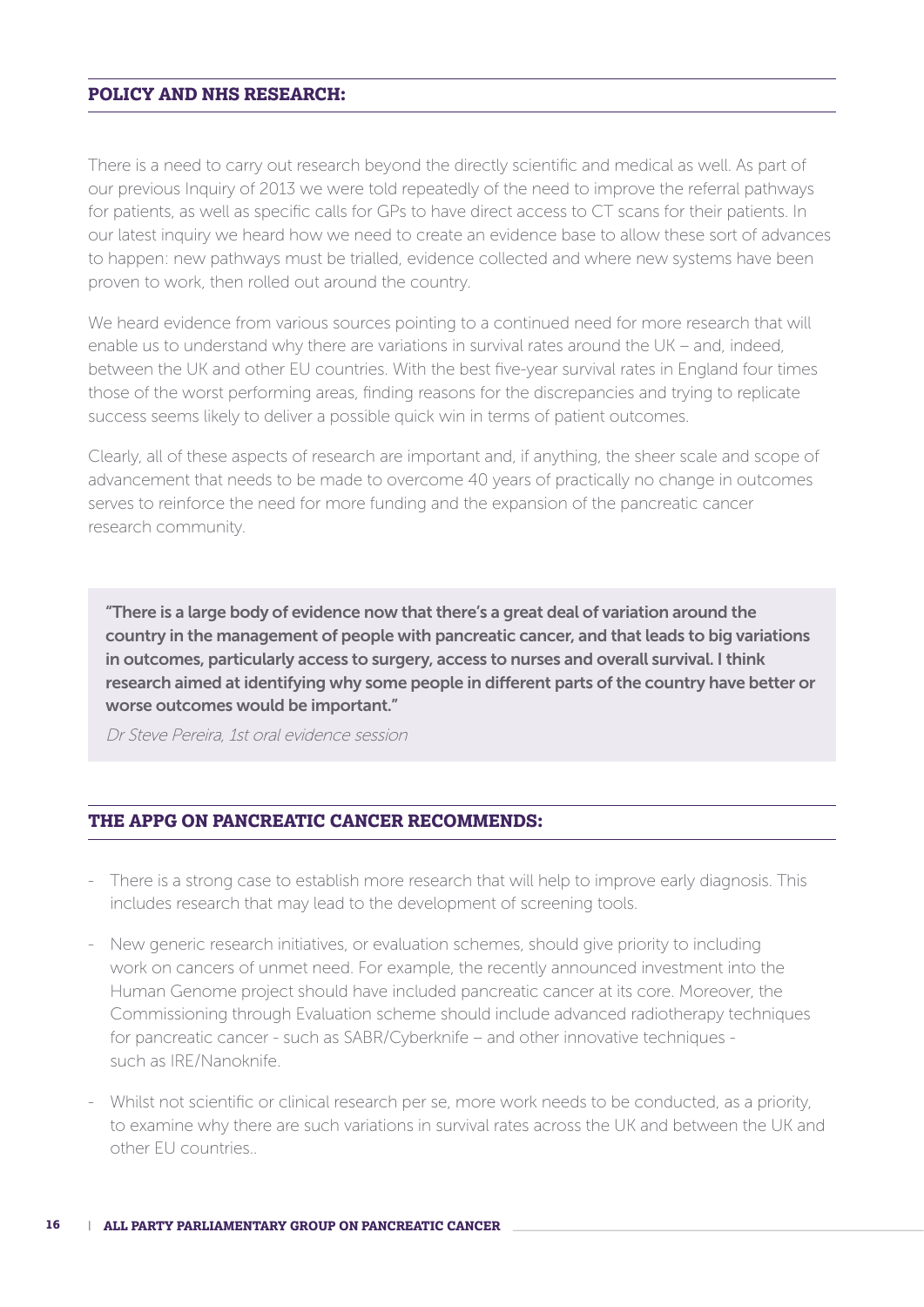# **REGULATION, PROCEDURE AND CULTURE**

Over the course of the Inquiry, the APPG heard from various witnesses pointing to the many advantages for pancreatic cancer research in the UK. The NHS provides a huge, centralised cohort of patients and plentiful patient data; we have top-quality researchers and research facilities; and networks that allow a co-ordinated approach to setting up trials.

However, we also heard about a number of factors that seem to prevent these advantages from being fully realised. Some of these factors relate to process and culture within the NHS – but it must be noted that many witnesses who gave evidence to this Inquiry highlighted serious concerns about the impact of EU regulation on the research environment in the UK.

We note that many of these factors about process, cultural and regulatory impediments apply to research efforts into all cancers. However, we would suggest that the impact may be especially problematic for pancreatic cancer research for a number of reasons, including the smaller pool of patients compared to more common cancer patient groups and the fact that many patients are diagnosed at a very advanced stage and average survival times from diagnosis are very short.

The APPG received written and oral evidence pointing to the Cancer Research UK's clinical trial database which shows that there are relatively few pancreatic cancer trials recruiting new patients at the present time, compared to other cancer types, as set out in the table below<sup>xvii</sup>.

| <b>Cancer type</b>   | <b>Number of open trials</b> |
|----------------------|------------------------------|
| Bowel cancer         | 53                           |
| <b>Brain tumour</b>  | 18                           |
| <b>Breast cancer</b> | 73                           |
| Lung cancer          | 66                           |
| Ovarian cancer       | 38                           |
| Pancreatic cancer    | 11                           |
| Prostate cancer      | 48                           |
| Testicular cancer    | 12                           |

"Running clinical trials in less common cancers such as pancreatic can be difficult. Due to the small number of patients that are eligible to participate in the trials and the patients' geographical dispersion it is particularly important that trials can recruit from sites across the country."

Cancer Research UK written evidence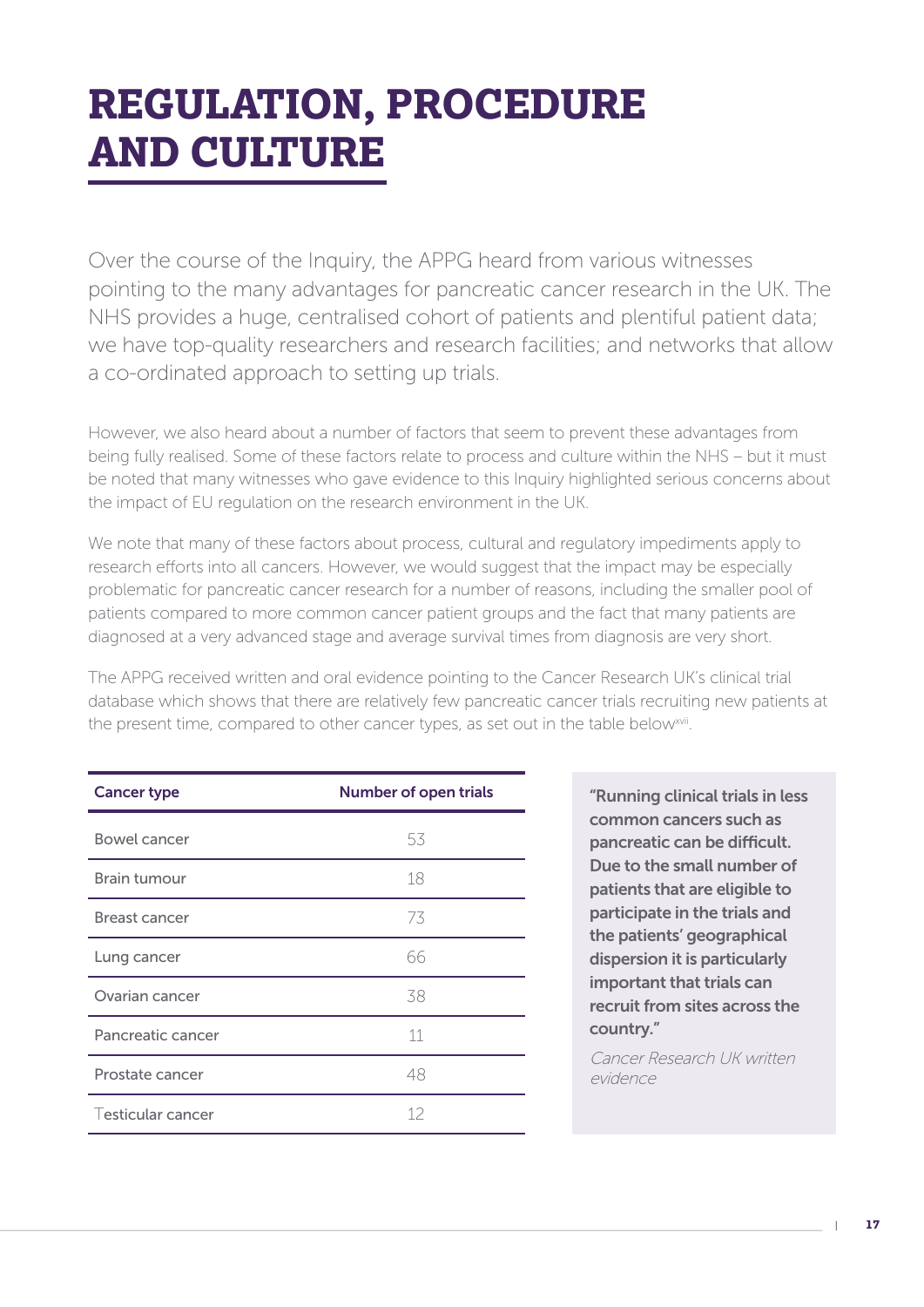#### **DELAYS AND BUREAUCRACY:**

The APPG heard that generally there can be delays in recruiting patients to clinical trials in the UK, with waits of several weeks before a patient is even deemed eligible to take part in a trial. By then the patient's condition may have deteriorated to such an extent that they are then unable to take part in, and benefit from, the trial treatment.

A number of witnesses told us that delays are, in part, down to current bureaucratic processes, in particular the system of multiple R&D approvals. At the present time separate approvals need to be given for the trial to take place on each site it is conducted. We understand that the Department of Health is already working on this problem and that the Health Research Agency (HRA) has been established with a specific remit of introducing a centralised approval system for trials.

The APPG believes that this will be an important step towards faster trial approvals. We hope that the HRA is given the necessary resources to carry out its work, that the single approval system is expedited, and also that this reduction in bureaucracy is replicated across the whole of the UK.

These delays are inhibiting research, not just because patient fitness might have declined too much by the time all the paperwork has been completed, but also because they may lead to drug companies not locating their own research in the UK. We heard from Novartis how pharmaceutical companies have much more choice than ever before when it comes to siting a trial and will take into account, when making a decision, the time it may take to set up a trial and the associated cost implications.

By comparison, other leading countries like Canada and the US have developed rapid, integrated care and research systems that allow patients to be assessed for clinical trial suitability almost immediately and fast tracked into treatment. This will often take place in dedicated trial centres, not in hospitals.

From what we heard over the course of the Inquiry, we do not need similar dedicated centres here in the UK, as long as we can join up clinical care and research and embed a culture of research in hospitals across the NHS.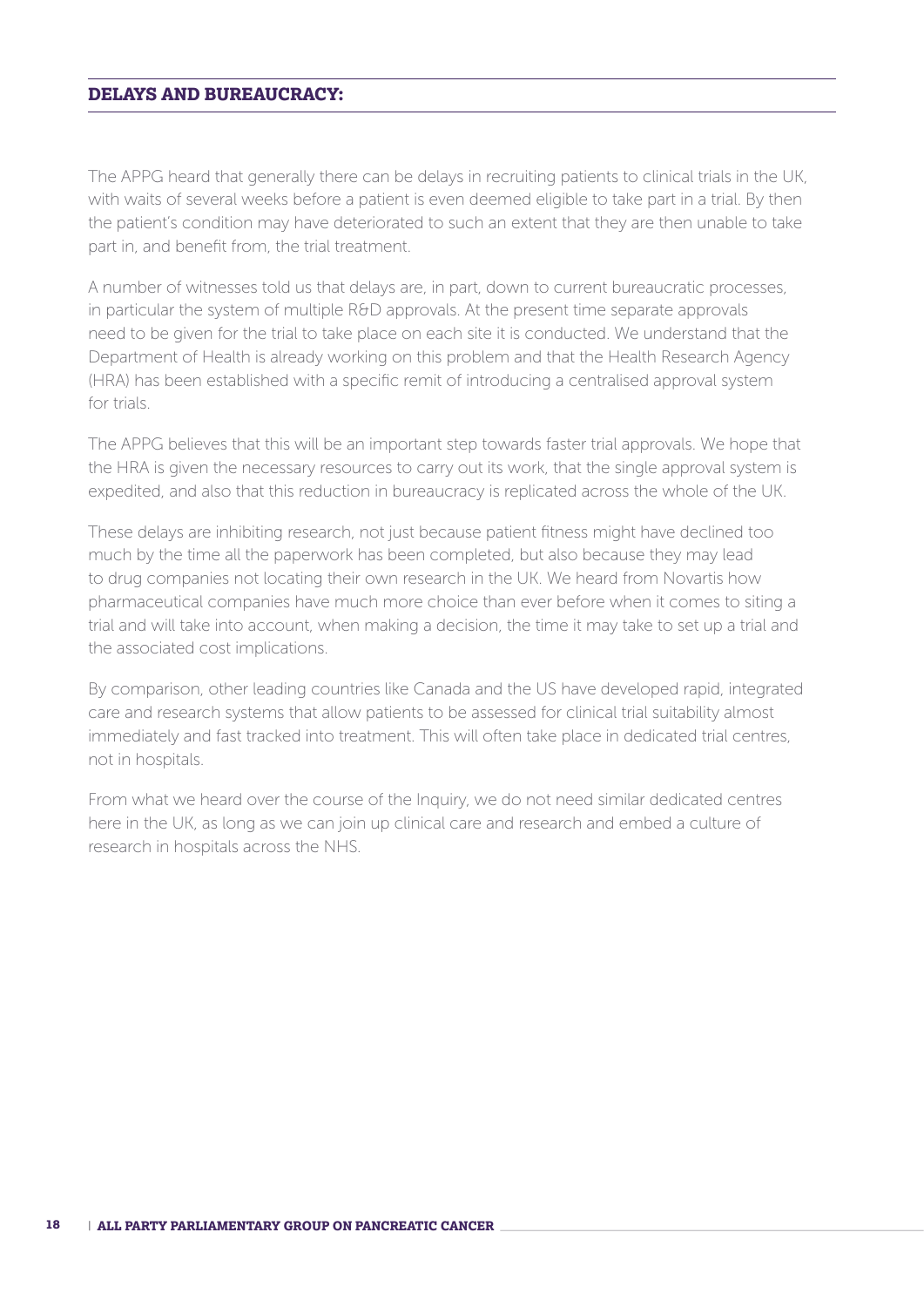#### **THE FOLLOWING QUOTES SPEAK FOR THEMSELVES:**

"At the moment these patients are often quite unwell at first presentation. Their performance status … often deteriorates quite rapidly. …Therefore this presents challenges to us in that a lot of patients aren't fit enough to go on to experimental treatment trials by the time that they come to us. If we could certainly increase the speed of the diagnostic journey …maybe [patients will be] more fit to be able to undergo the existing treatments we have and then enter into clinical trials and better treatments in the future."

Professor Jeff Evans, 3rd oral evidence session

"I think the big thing is it's not actually the MHRA and the ethics system that causes the major delays, it's getting the R&D approvals in multiple sites. A trial may open in one site on 1st January and it may be a year later before the other sites are open. I would, therefore, support the Health Research Authority's initiative to centralise R&D approval for clinical trials, because I think that will accelerate trials opening and will make trials more accessible for our patients.

Professor Duncan Jodrell, 2nd oral evidence session

"The Health Research Agency should be supported in its aims to harmonise and streamline the regulation and governance of research that takes place in the NHS."

Cancer Research UK written evidence

"The criteria we use to decide where we place our trials are very much partly about the research environment. This is: how quickly can trials be set up? How quickly can patients be recruited into the trials? What is the cost and what is the quality of the research?

In relation to quality, the UK obviously is a country with very high-quality research. Unfortunately, that's not necessarily a distinguishing factor anymore, because there are so many other countries these days where research is of very high quality. In terms of the other elements, so speed of trial set-up and patient recruitment and cost, there are certainly still things that need to be done to improve on those, even though in the last few years there have been improvements and we have certainly found that we've been able to place a lot more trials in the UK than previously."

Barbara McLaughlan, Novartis, 2nd oral evidence session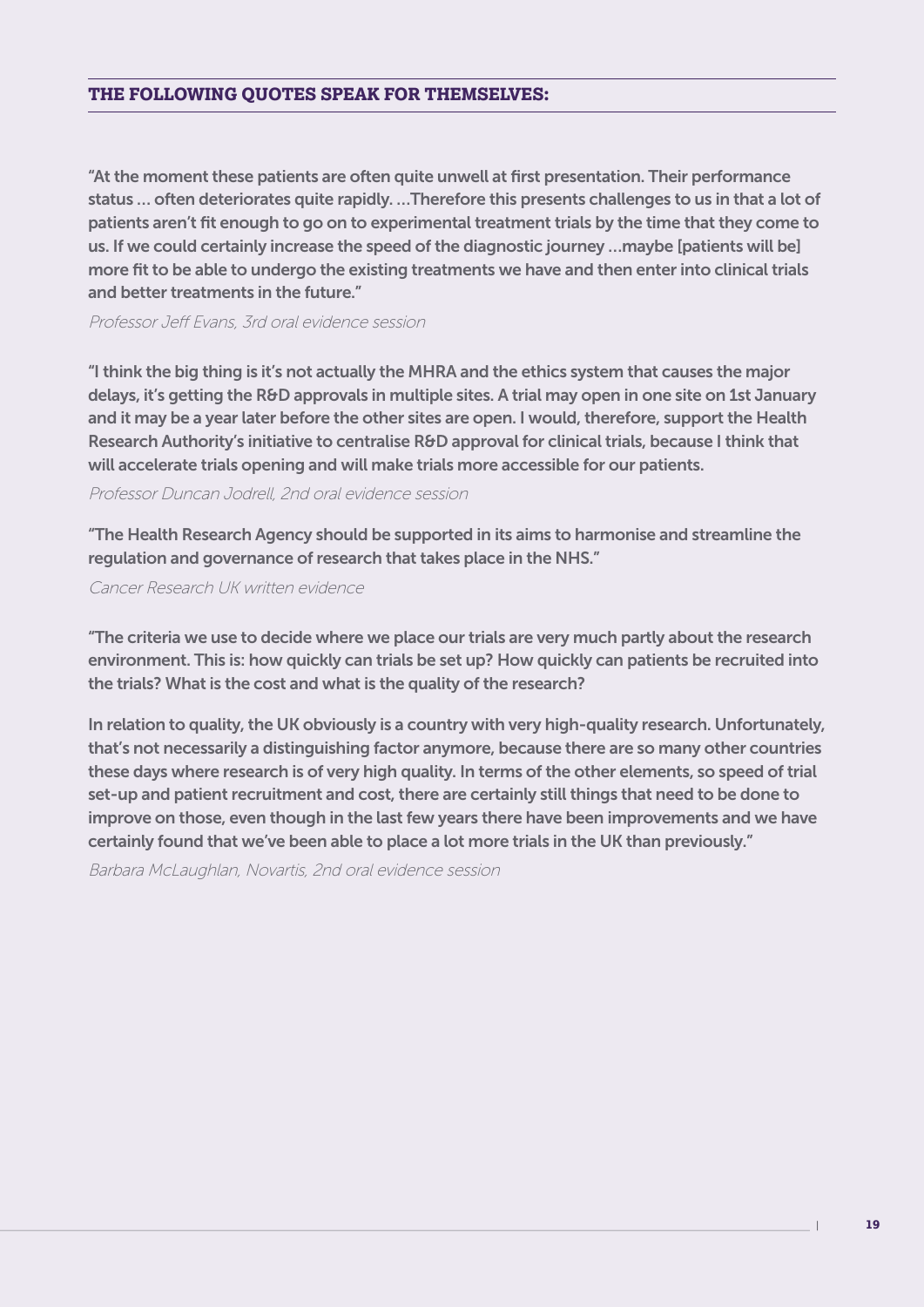#### **A RESEARCH CULTURE IN THE NHS:**

The APPG heard regularly from witnesses how research needs to be much better integrated into the day-today clinical work of the NHS. Clearly, patient care is the priority; however, by not maximising its involvement in the research process today the NHS is potentially holding back improvements to treatments and care for the future.

We were told there needs to be a culture of research across all staff groups in the NHS, not just medical staff. There needs to be a culture that recognises research is an integral part of health service activity and that it should be embedded in daily activity. Part of this shift should mean that all patients are informed of clinical trails that might be suitable for them.

We heard several calls from witnesses that more research time needs to be written into staff job plans. Moreover, rapid clinical assessment needs to be integrated with an assessment of research possibilities at the first interaction with the patient, with a named and suitably qualified person to deal with research and clinical trial possibilities on specialist Multi Disciplinary Teams (MDTs).

We are aware that the NHS England Service Specifications for Cancer already make reference to having discussions about clinical trials at MDTs. However, this is not the same as making sure there is a designated research person to represent research interests at meetings and to make sure a patient's potential research care is given appropriate attention. Moreover, the number of witnesses who raised the point about research needs being discussed at first presentation to an MDT implies that the current system needs to be improved upon. We would hope that this is something that can be implemented across the whole of the UK.

"…we must embed research into the way the whole community, preferably nationally, works."

Dr Andrew Millar, 1st oral evidence session

"We need to re-engineer the way we approach pancreatic cancer…. What it needs is rapid assessment, direct integration with research, and overcoming those barriers between clinical care and research that tend to be growing further apart but coming closer together."

Professor Andrew Biankin, 2nd oral evidence session

"Actually, I'm surprised at the number of colleagues of mine for whom the multidisciplinary team meeting is not actually factored into their job plans…. For me, that should be the route into research, but if these multidisciplinary teams are not appropriately resourced in terms of sessional commitments and time to discuss patients appropriately, then that will be lost."

Professor Duncan Jodrell, 2nd oral evidence session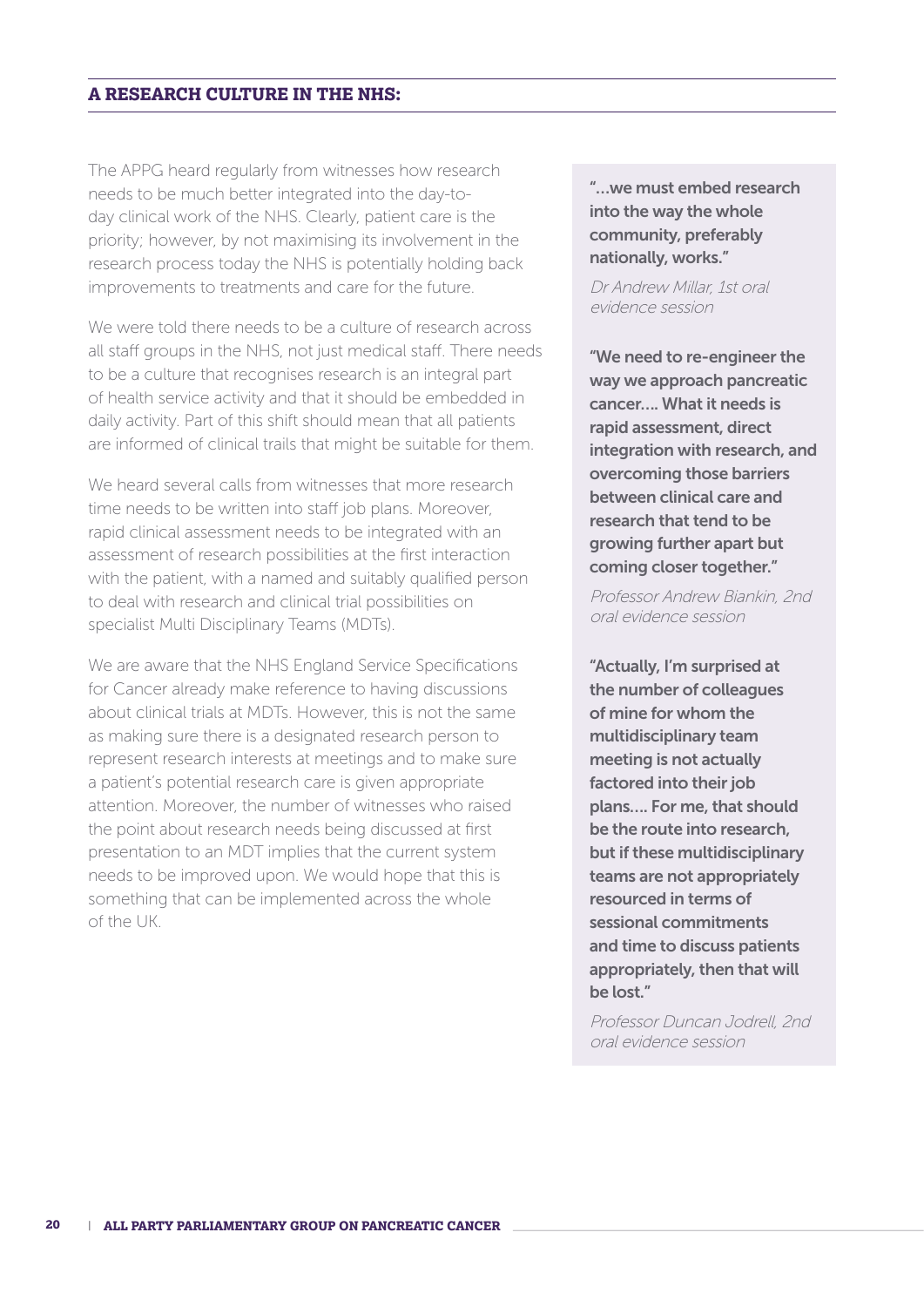Moreover, it would appear that the UK is struggling to keep up with other countries in terms of diagnostic tests that are increasingly required in order to prepare the ground for particular studies. There is a need, for instance, for molecular testing to identify patients with specific tumour types for trials. We also heard from separate witnesses there is a need to ensure routine and timely collection of biopsies and blood samples for research purposes. At the present time a clinical biopsy is often conducted separately from a research biopsy, which is carried out almost as an afterthought, if at all. This duplicates effort and increases the cost of research work. There is clearly a need to join up these processes, ensuring there are additional, trained personnel on hand to both obtain all relevant permissions and to carry out necessary tasks, expediting samples to the relevant research locations as quickly as possible.

The APPG is aware that NHS England consulted on a Draft Research and Development Strategy which closed back in January 2014. Responses to the consultation are still being analysed as we write this report and it is not clear when a final Strategy will be forthcoming. We were disappointed not to be able to take evidence from NHS England directly on the Draft Strategy's contents but, from reading the Draft's text, the APPG feels that, whilst it contained statements that make the right noises, it was weak on specifics. For instance, it did not address deeply enough the key problems with the structures that are impeding research at the present time. As such, it does not set out remedies to those existing problems. The final version of the Strategy will need to be more robust and specific if it is to tackle the problems we have identified and bring about a genuine culture change within the NHS.

"I think where we are behind is in relation to molecular testing. In other countries, you have a better system of making sure that the diagnostic tests that are required to do the trials and to identify the patients whose tumours have particular molecular characteristics are done and funded by the health system, which isn't the case here, where only at the moment if you have a NICE-approved drug then the testing will be funded. In other countries, they are much further advanced and they see it as a key priority."

Barbara McLaughlan, Novartis, 2nd oral evidence session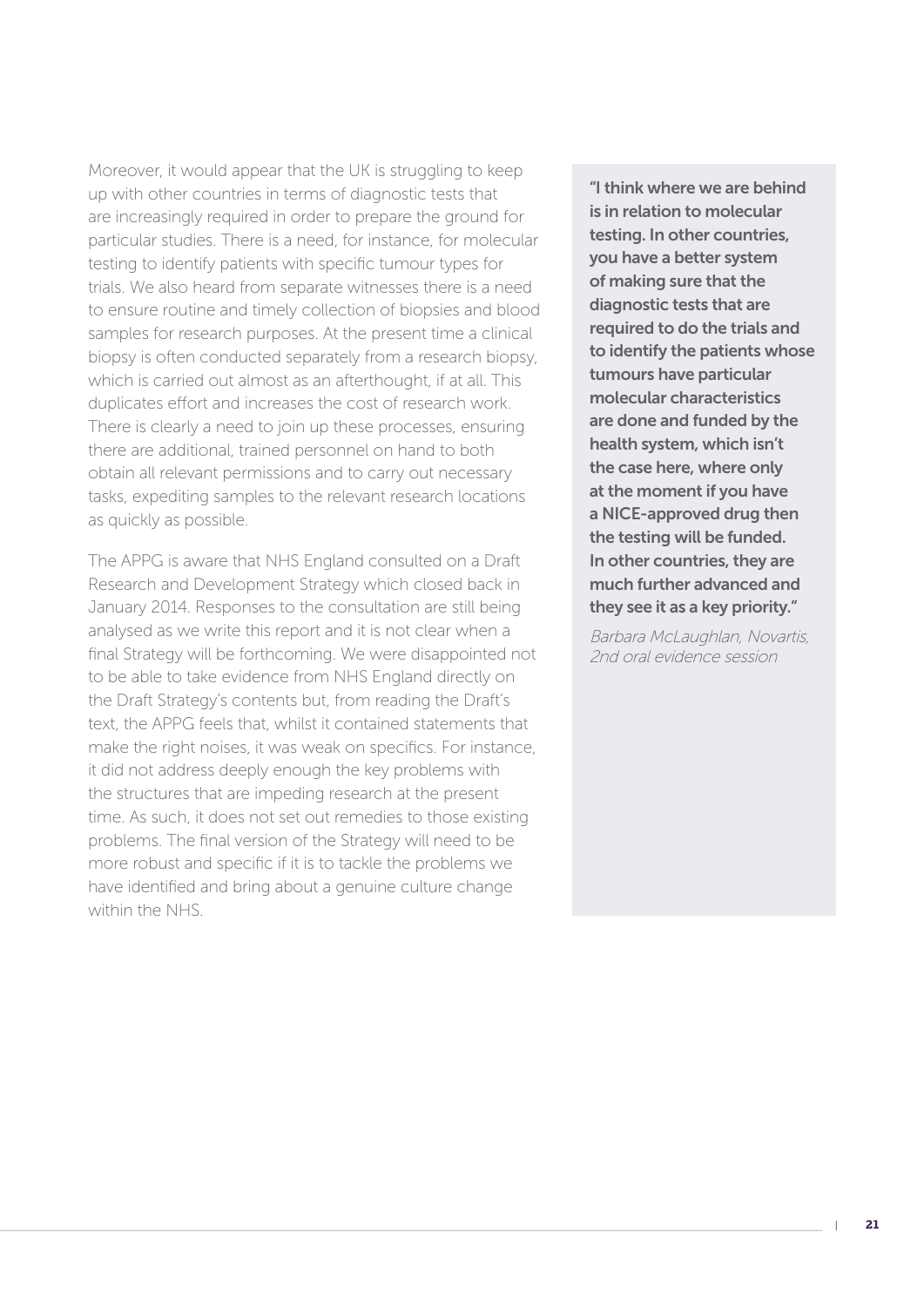#### **EU REGULATION:**

We heard concerns from industry and from others about the negative effect of EU legislation and potential legislation. In particular we were told that the EU Clinical Trials Directive had 'slowed down academic research<sup>xviii</sup>' without necessarily improving research quality. However, we also heard from Cancer Research UK that the change from a Directive to a Regulation<sup>xix</sup>, due to come into effect in 2016, may lead to 'a more proportionate approach to trial regulation '. Clearly this is something that will have to be monitored.

Perhaps more worrying is the possible effect of the new EU Data Protection Regulation, still under construction. This would potentially require every patient to 'opt-in' to their information being stored for research, putting at risk, for instance, the huge strides being made by the National Cancer Intelligence Network, which has become a world leader in the storage and use of patient data. It would also impede the work of many researchers, especially in the area of personalised medicine.

The APPG believes that the Government needs to work with other EU partner states to make the case against more restrictive controls in this area, as existing safeguards in place in the UK are perfectly adequate and allow researchers to carry out important work. Moreover, there is broad public support for patient data to be used in a way that benefits research, as long as strict privacy protocols are retained.

#### **DRUG APPROVALS REGIME:**

Problems also exist due to the National Institute for Health and Care Excellence's drug approval process. Firstly, we heard that trial placement will, in part, be determined by whether pharmaceutical companies believe their drugs will be taken up for routine use in the country concerned. However, there are other knock-on effects: if drugs are not approved for standard use on the NHS, trials cannot be carried out on different, new drugs in combination with those standard drugs. This puts the UK at a disadvantage if researchers working with other healthcare systems around the world are able to access those standard drug treatments for their patients. The current situation with Abraxane is a case in point.

"The importance of data for medical research cannot be underestimated, particularly for less common cancers and in the development of personalised treatments. We continue to be very concerned that amendments to the EU Data Protection Regulation will prevent or severely impair scientific research studies using personal data."

Cancer Research UK written evidence

"It's difficult to find out whereabouts the EU [data] directive is, but in essence, if you took it at face value then it could stop us doing what we do. It would stop that level of analytical work. It could potentially stop a lot of research work as well."

Chris Carrigan, Director of the National Cancer Intelligence Network and Information Services. 4th oral evidence session.

"Equally, when we look at trial placement, one of the issues we do look at is whether patients are likely to get access to the drugs that we develop once we've done all the trials.

Barbara McLaughlan, Novartis, 2nd oral evidence session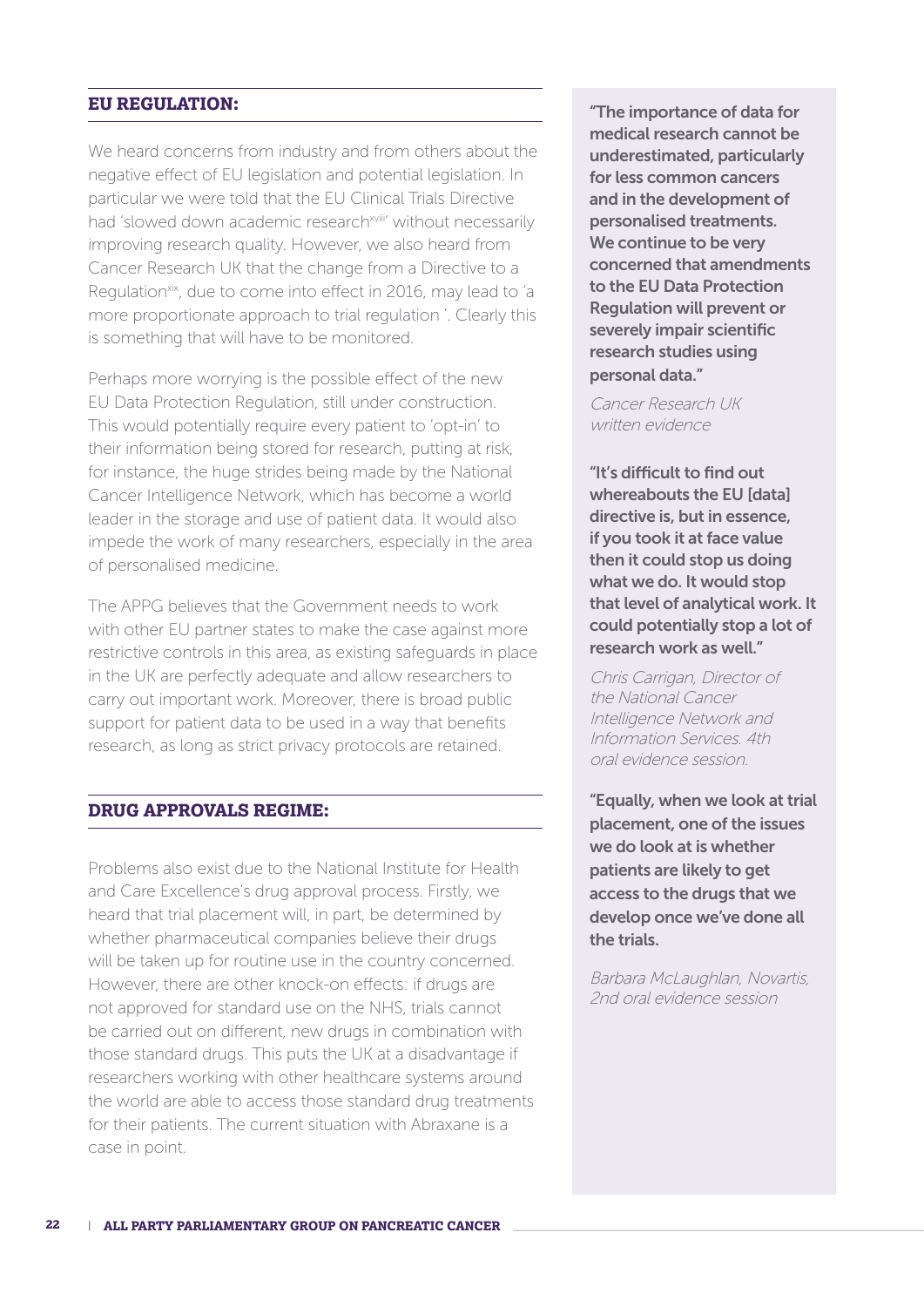The APPG is worried that as NICE rejected 60% of all cancer drugs in 2012, and seems destined to continue to reject a majority of cancer drugs in future, this will hold back future research advances. For pancreatic cancer, which has very few treatment options at the present time, this is a particular concern.

However, if NICE cannot or will not amend its appraisal system so that more cancer drugs are approved for routine use on the NHS, consideration should be given to creating a separate system that would allow researchers to access drugs for use in a clinical trial setting. We recognise there may then be issues both around cost and governance but it would at least mean that UK research was not so greatly disadvantaged by NICE's strict approval regime.

"Having NICE approval for a new drug would help build clinical trials which use that drug as a baseline. If the NICE, for example, does not approve this new drug which has come out for pancreatic cancer, we, as clinicians, can't use that drug to trial other drugs on top of it."

Mr Hemant Kocher, 1st oral evidence session)

### **THE APPG ON PANCREATIC CANCER RECOMMENDS:**

- A single approvals process for setting up clinical trials should be introduced, to reduce bureaucracy and ensure trials can be initiated more quickly and easily across the UK. We hope the creation of the Health Research Agency will mean this new process is brought in as quickly as possible.
- There should be proper research representation on MDTs and, more generally, relevant staff need to have adequate time to carry out research activities written into their job descriptions. Moreover, any NHS England R&D Strategy should be robust enough to ensure that a culture of research is embedded into the NHS. We hope these changes will, among other things, help to ensure that more pancreatic cancer patients are told about clinical trials that may be suitable for them to take part in.
- The Government should ensure that EU legislation does not impact negatively on research in the UK. The EU Directive on Data Protection, in particular, is a genuine threat which could hold back important advances.
- NICE needs to amend its drug approvals system to ensure more cancer drugs pass its appraisal process, especially for cancers of unmet need. This will ensure a solid baseline of standard treatments which novel therapies can then be trialled on top of. If the NICE system cannot be changed to this extent for drug approvals, a separate system should be set up to allow researchers access to the required drugs for clinical trial purposes.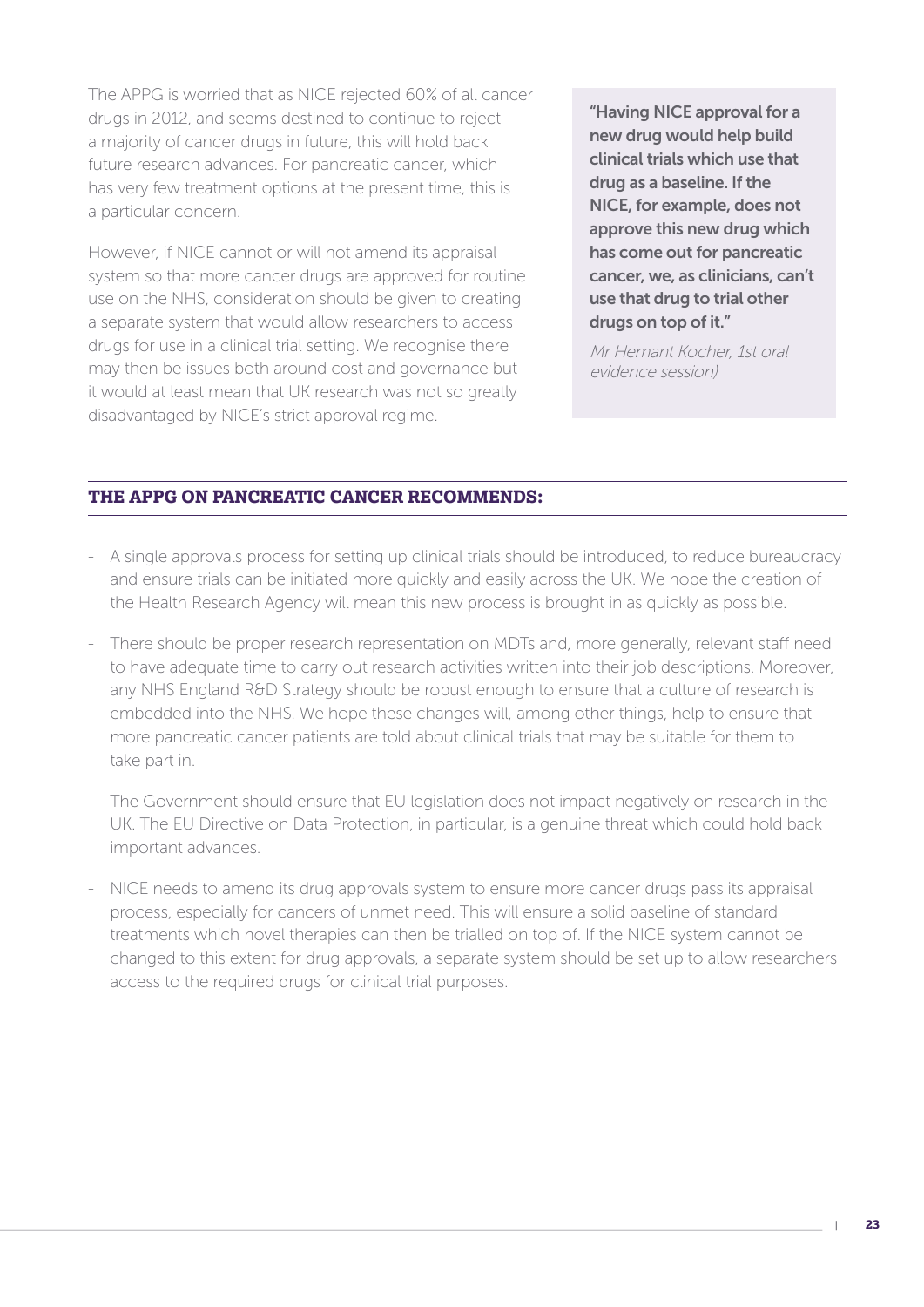# **RESEARCH CAPACITY, LEADERSHIP, COLLABORATION AND INFRASTRUCTURE**

#### **RESEARCH CAPACITY:**

Over the course of our Inquiry there was a clear recognition of the need to proactively encourage more researchers into the field of pancreatic cancer research. Earlier in our report we discussed the need to boost funding, pump-priming research into the disease, as part of that process. However, the culture of nihilism that we heard exists – that the field of pancreatic cancer is a career cul de sac – needs to be challenged and we clearly need to do more to open up career opportunities and also retain existing researchers in the field.

The APPG heard from several witnesses of the need for more pancreatic cancer- specific research fellowships and young researcher programmes. We heard, for instance, how Pancreatic Cancer UK has worked with the Medical Research Council to deliver a Future Research Leaders scheme. This approach of targeting funding at younger researchers with huge potential needs to be rolled out further by other funding organisations in order to ensure young talent enters the pancreatic cancer field.

The flip side of recruitment is retention and it was encouraging to hear that Cancer Research UK are specifically looking into the issue of retention. If we can establish in more detail the reasons behind researchers leaving the field we can obviously then design initiatives to prevent that brain drain in future. There needs to be a survey of researchers that have left the field to try and establish what could have been done differently to make them stay.

"In essence there's a lack of capacity in the UK community with an interest in working in this field. … A lot of the thinking over the last year or two has been how do we change that? How do we get more people interested in working in the area?"

Nick Grant, Director of Strategy Cancer Research UK, 3rd oral evidence session

"I think if we had designated research fellowships within established training centres and an established training network, we would encourage more young people into this disease."

Professor Duncan Jodrell, 2nd oral evidence session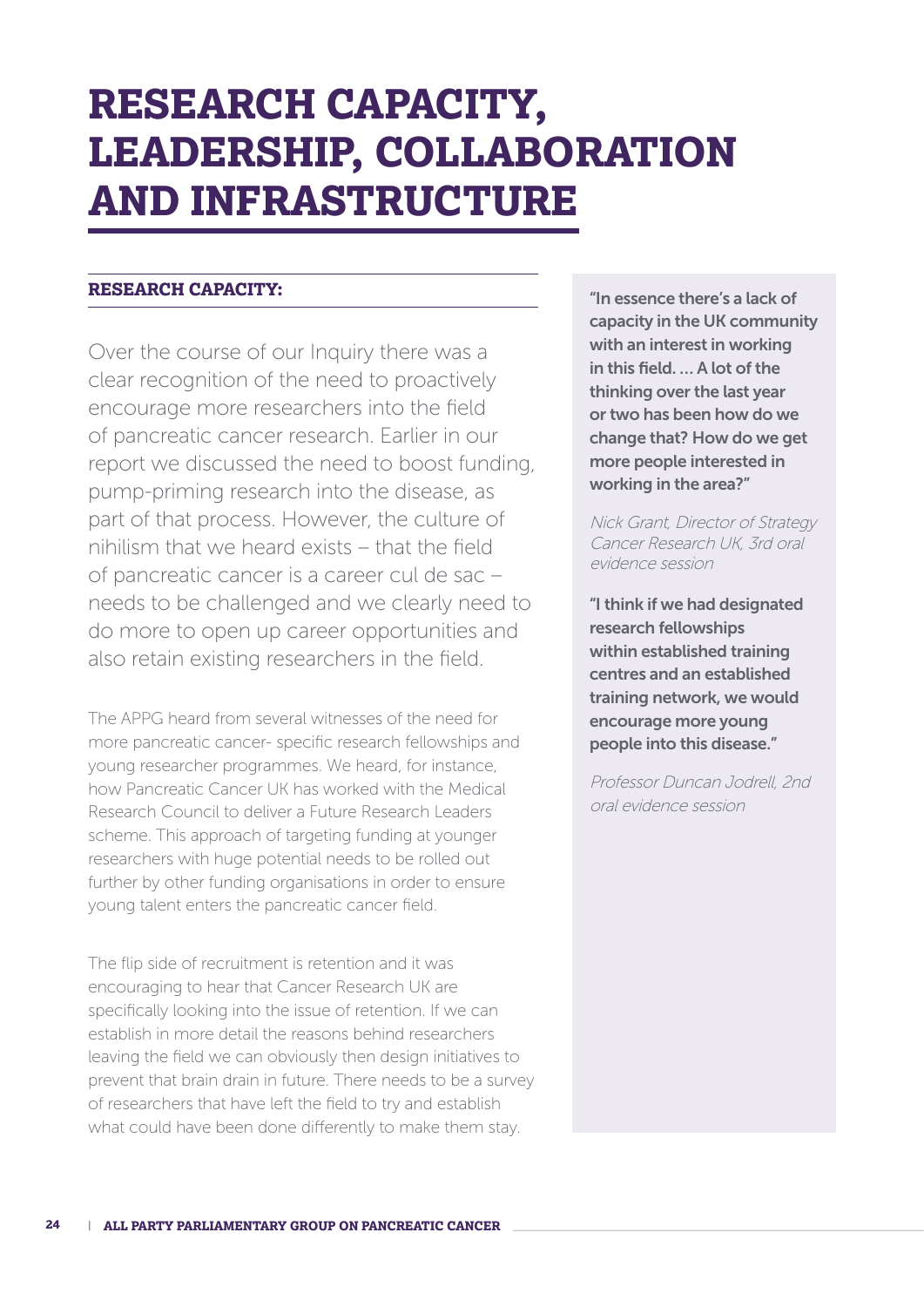#### **LEADERSHIP:**

To combat the sense of nihilism and to act as a spur to younger researchers taking up the baton we also need to encourage more established figures, at the top of their game at an international level, to locate their work here in the UK. Having more top researchers working from British facilities will enable more mentoring and act as an inspiration to young scientists. Cancer Research UK highlighted how Professor Andrew Biankin and his team's decision to relocate to Glasgow from Australia has given just such a boost.

The APPG believes that more relocations will, in part, follow naturally if some of the previously mentioned problems around recruiting to clinical trials are addressed and the NHS can demonstrate that it is fully committed to a culture of research. Guarantees about the availability of funding would also assist. However, more proactive outreach by the Government to try and lure more world leading researchers to the UK would be welcome.

Finally, we heard evidence from Pancreatic Cancer UK calling for the creation of dedicated pancreatic cancer research 'champions' whose role it would be to help promote the cause in the UK. Whether we need a specific, named role to act as a kind of research czar is unclear but we certainly need to see leading lights taking on a cheerleading role, actively marketing and promoting pancreatic cancer within the wider research community. Such a figure or figures would, we feel, certainly help to inspire a future generation of scientists to enter the field.

"There are, however, pockets of excellence in pancreatic cancer in the UK, which provides a foundation on which to build capacity. Of note is the recent recruitment of Professors Andrew Biankin and Sean Grimmond to the University of Glasgow, who will provide a crucial leadership role and in mentoring junior researchers."

Cancer Research UK written evidence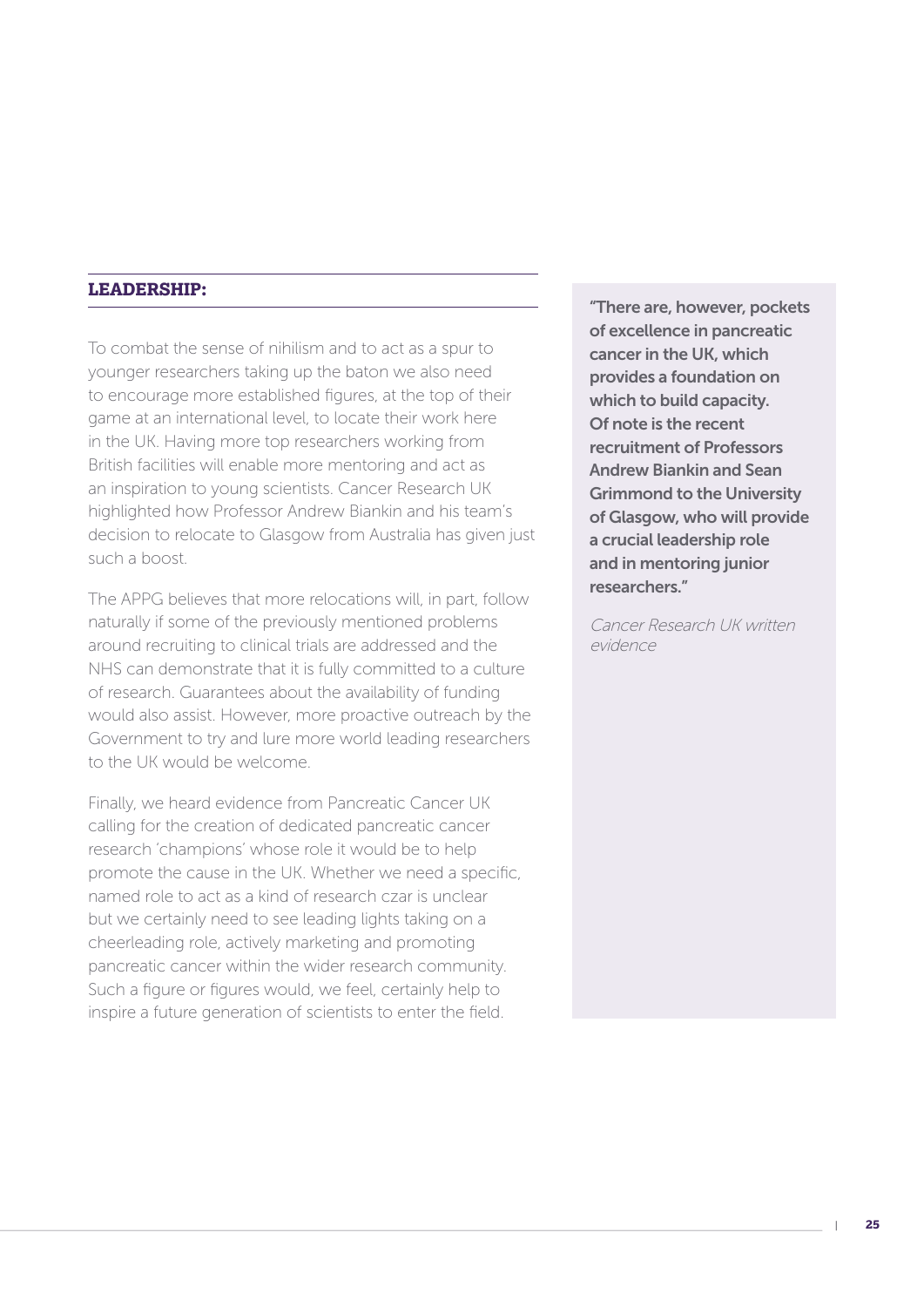#### **COLLABORATIVE WORKING:**

Another way of tackling research capacity would be to develop a UK-wide pancreatic cancer network of excellence, building on the Cancer Research Institutes and Centres already in existence and by working with all funders, charities and others as part of a coordinated strategy. We heard from Professor Duncan Jodrell about his role in one of the pancreatic cancer "Dream Teams" in the US. Dream Teams were set up to "eliminate barriers to creativity and collaboration, in part, by enabling scientists with different expertise from different institutions across the country – and in some cases internationally – to work together. $x^2$  Each team is given a specific problem to tackle and consists of a multidisciplinary group of experts that includes laboratory and clinical researchers, young investigators and senior scientists who have not worked together in the past.

This approach seems to be a good way of tackling many areas at once: capacity, infrastructure, collaboration, training and leadership among them. The Dream Team concept is also, by its very name, inspirational and forward looking, and would create something people will aspire to being a part of. The APPG believes that this structure should be pursued in the UK. Any Dream Teams established should be strategically funded from the ring-fenced pancreatic cancer research money, as per our recommendation in an earlier chapter.

Greater collaboration, as part of a Dream Team approach or otherwise, is also something we heard needs to be improved within the pancreatic cancer research community in the UK. Whether it be between individual researchers or between institutes we need to take measures to give researchers more opportunity to share their work, their ideas and their progress so greater advances can be made. More conferences, networking possibilities and symposia are required. The APPG understands that the number of pancreatic cancer-specific conferences have increased substantially even over the past two years and this trend needs to continue.

"I think we have a real opportunity at the moment in the UK to develop a network of excellence…akin to the Dream Teams that we have seen developing in the USA….I think as part of a network of excellence, we would institute training programmes that would be shared amongst the various centres. Therefore, we would ensure that we train the next generation of scientists and clinicians and also, I think, clinical nurse specialists and people who work in similar roles, who are fundamentally important to the care of our patients and are often overlooked. I think that network of excellence will also give the opportunity of coordinating industrial collaboration, so that trial participation is more efficient and we produce both rapid and high-quality trials."

Professor Duncan Jodrell, 2nd oral evidence session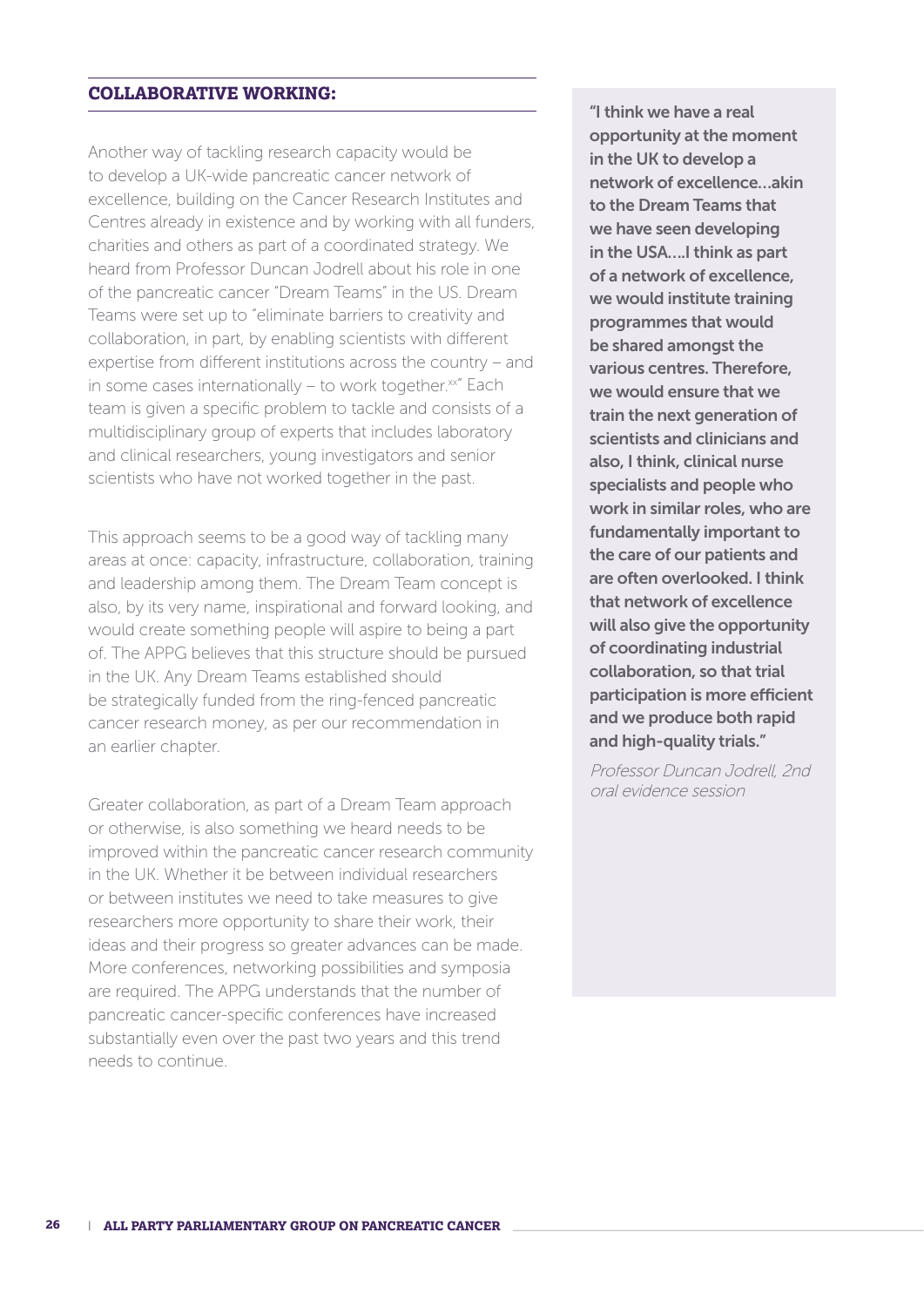Because of the need for innovation to develop ways to identify pancreatic cancer at an earlier stage, we heard evidence from a number of witnesses, including Cancer Research UK and the Royal College of Radiology, urging that cross-discipline research projects were properly funded. In particular, imaging projects cutting across the fields of engineering and physics, as well as pancreatic cancer, were highlighted as being of importance.

We also heard that there is need for greater collaboration in the form of shared research papers. The APPG understands the need to advance careers by gaining credit for research advances. In a way, this is perhaps an even greater need in a research field where funding is limited. However, as we heard from very eminent researchers, sharing credit in joint papers, maybe with dozens of authors, may help drive advances further. This is something the research community needs to work out amongst itself.

"I was interested to see that there has been set up in the States what's called a 'dream team'… for pancreatic cancer, where a big injection of governmental money, along with some charitable, it has to be said, … was offered to a dream team that could be put together from some of the leading research institutions in the US, with a number of priority areas that they had to focus on. Maybe we can see something like that in the UK…."

Maggie Blanks, founder and CEO of Pancreatic Cancer Research Fund, 1st oral evidence session

"Aside from the relatively low number of pancreatic cancer researchers in the UK, the activity that does exist is dispersed across a handful of independent locations. There is limited coordination of research activities across these centres, but a clear willingness to instigate a more collaborative culture."

#### Cancer Research UK written evidence

"Novel approaches are needed and increasing collaborative links between physicists, engineers and pancreatic cancer researchers will be key to the development of better diagnostic techniques."

#### Cancer Research UK written evidence

"One of the problems that we have in the UK is that amongst academics we're still set up to try and compete with each other. I think as we go forward we have to find a way of crediting senior academics for team science and, rather than having the single-author paper in Nature which makes your career, that you actually get credit for being on a 25-author paper which actually makes an impact on a disease."

Professor Duncan Jodrell, 2nd oral evidence session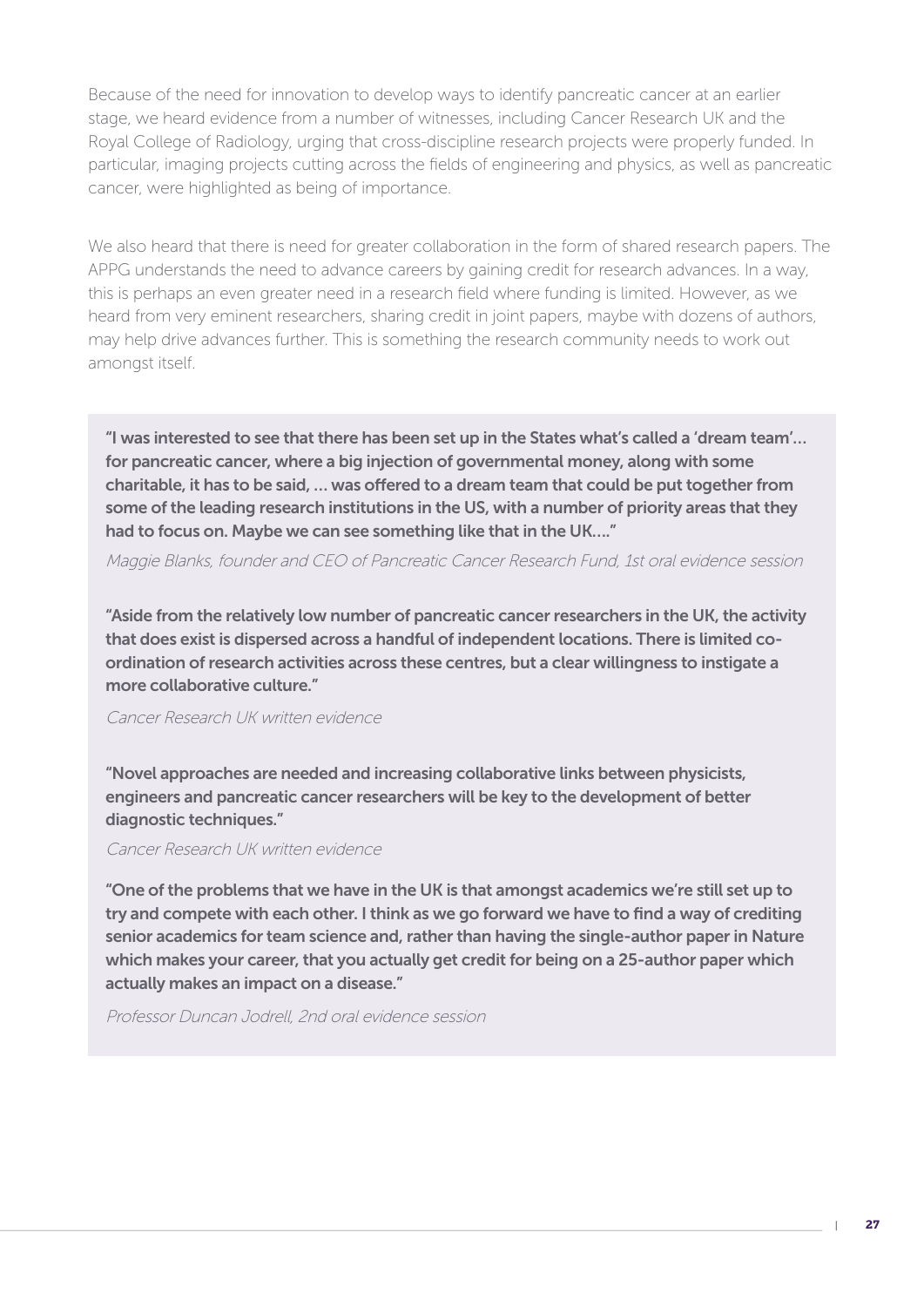#### **INFRASTRUCTURE:**

Increasing research capacity will not have the desired effect unless the available researchers have access to the facilities and material they need to carry out their inquiries. Cancer Research UK also told us that with an increasing focus on personalised medicine and the collection of genome sequence data for individual patients, investment is required in the infrastructure needed for sharing of large data sets to address research questions.

As with so much of our Inquiry, this subject is interlinked with other weakness: we addressed earlier in this report the need to actually make sure biopsies are taken and taken in a timely fashion. However, we also need the facilities to store those tissue samples and to then make them accessible for researchers. We heard from witnesses that current samples are available but are small in number. We also heard of a need to standardise processes the for collection of samples and the sharing of data between storage locations. The APPG was particularly pleased to hear of the project being funded by Pancreatic Cancer Research Fund, in conjunction with the Barts Cancer Institute, to create a new pancreatic cancer-specific tissue bank. This is a major investment for a small charity and is to be applauded.

"… there are a lot of structural barriers which we are trying to overcome. For example, you need a large pool of samples, pancreas cancer being a relatively uncommon disease, short survival; we need serial samples. That has been lacking in a coordinated attempt so far. Now, with the help of Pancreatic Cancer Research Fund, we're setting up a national pancreas tissue bank, which will allow various researchers to pool their resources together, which will help researchers such as Steve to test a biomarker very quickly, validate it in a large pool of samples, with the serial samples taken before and after treatment, for example, to be able to validate this and go into large-scale clinical trials very early."

Mr Hemant Kocher, 1st oral evidence session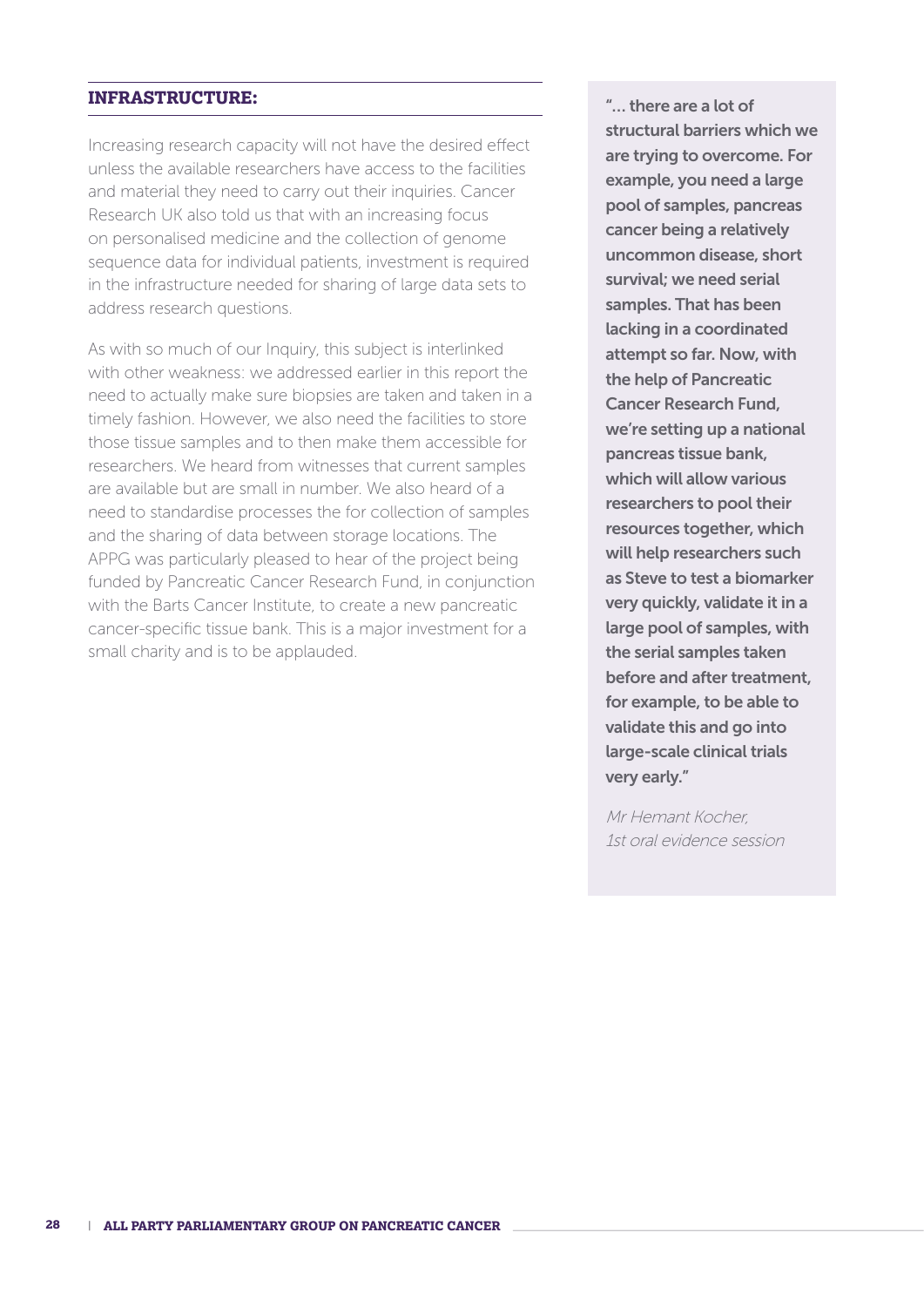### **THE APPG ON PANCREATIC CANCER RECOMMENDS:**

- Funding organisations should seek to create more scholarships, fellowships and other programmes to encourage more young scientists to pursue careers in pancreatic cancer research. A specific Pancreatic Cancer Research Champion or Czar role should be considered as a way of helping to increase the profile of the research field.
- More inducements to encourage top quality international pancreatic cancer researchers to relocate to the UK should be offered, with the Government taking a lead in marketing the UK to world-leading scientists working in the area.
- There is a need to ensure that there is an improvement in pancreatic cancer research infrastructure, including greater availability of suitable tissue samples and the sharing of data sets.
- Greater collaboration between researchers and between research institutes should be enabled. Whilst this can in part be achieved through a simple expansion of networking and conference opportunities, the development of a UK pancreatic cancer network of excellence should be pursued.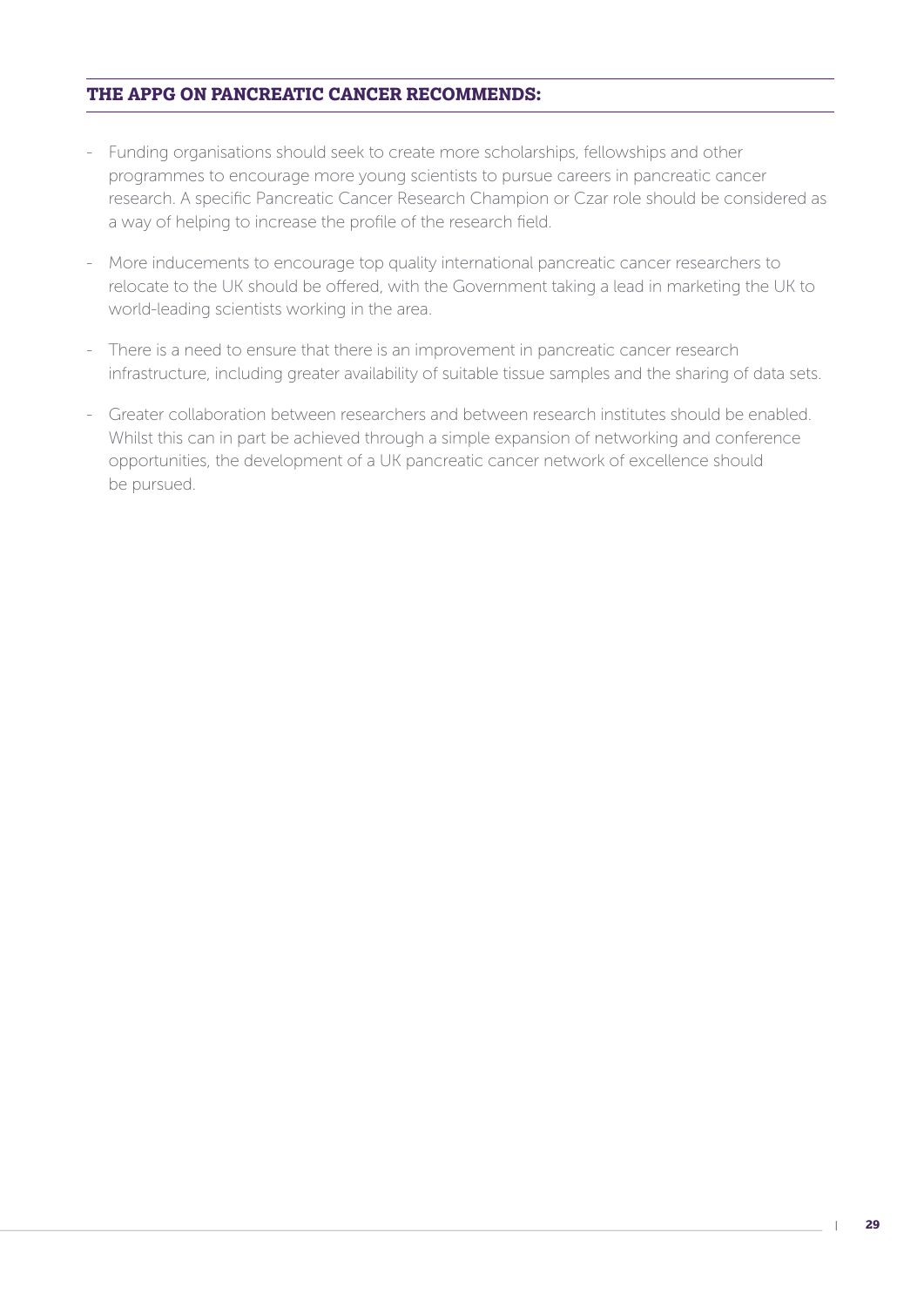# **STRATEGY**

The APPG heard how US legislators have taken a lead in prioritising pancreatic cancer research on the other side of the Atlantic. In September 2012 Congress unanimously passed the Recalcitrant Cancer Research Act<sup>xxi</sup>, which required the director of the US National Cancer Institute to prepare a special strategy for 'recalcitrant cancers' in the US. The Act defined a recalcitrant cancer as a cancer type with a five-year survival rate of less than 20% and that kills more than 30,000 US citizens a year.

"My view is that we need to have a strategic approach with this: I think there needs to be a UK strategy for pancreatic cancer research funding, and it needs to involve all stakeholders."

Ali Stunt, CEO and founder, Pancreatic Cancer Action, 1st oral evidence session

The result of the Act has been more focus on, in particular, pancreatic and lung cancer research in the US, as well as a welcome increased focus on and awareness of those cancer types more generally. The APPG believes that this sort of national leadership should be shown by the UK Government, with the Secretary of State for Health working with his counterparts in the devolved administrations to produce a UK-wide recalcitrant cancers research strategy.

If a British strategy were to use the US definition of "recalcitrant", it would cover pancreatic cancer, which has a five-year survival rate of just under 4%; lung cancer (10%); oesophageal cancer (15%); brain tumours (19%); and stomach cancer (19%).

It is fair to say that whilst most witnesses to our Inquiry made a call for a specific pancreatic cancer research strategy to bring about greater focus and funding, the view was not unanimous. We heard from Cancer Research UK that the UK cancer research funding model - where funding comes from a variety of organisations, most of them in the charity sector – means a national strategy of the kind used in the US – where the Government is the main funder of research – would be limited in its potential impact over here. We also heard views that specific pancreatic cancer working groups, set up to include relevant charities and funders, would provide relevant consultative and communicative forums to discuss research priorities.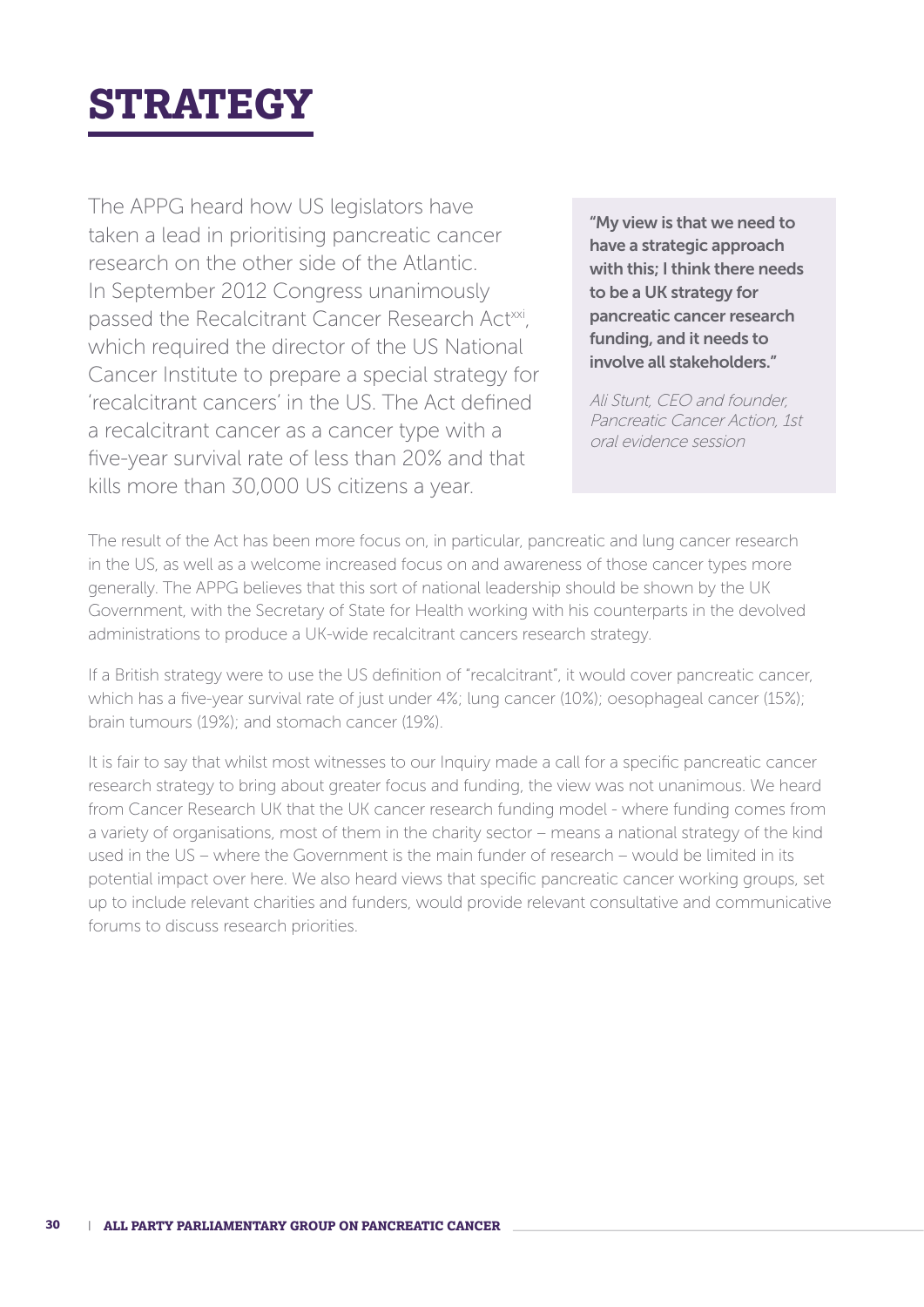During the backbench e-petition debate on pancreatic cancer of 8th September, Jane Ellison MP, the Public Health Minister told Members that the NCRI largely fulfils that strategic role in the UKxxii. However, whilst it is clearly the case that the NCRI pancreas sub-group has an important role to play in co-ordinating research direction from an existing pot of funds, it is not the same as having a higher level strategic direction and prioritisation for pancreatic cancer research, or for recalcitrant cancers more widely. In that sense, the sub-group is perhaps more tactical than strategic.

Moreover, the NCRI is made up of many funders including charities of other cancer types who will not have the required interest in pancreatic cancer. The proof is, perhaps, in the pudding because NCRI has not, since its inception, followed a path which has led to enough money being put into pancreatic cancer research. So whilst we recognise that the NCRI carries out an important role in co-ordinating cancer research around the UK, we do not believe it mirrors the important strategic shift signaled by the US Recalcitrant Cancer Research Act.

Likewise, the APPG does not necessarily agree with the argument that a central strategy is not appropriate because of different research funding models between the UK and US. If anything, the fact that there is a more diverse funding backdrop in the UK suggests a greater need for greater coordination, albeit conducted in a way that will allow each charity to maintain their own operational independence of Government to fulfill their charters.

The APPG therefore believes there is a need for a more strategic approach to dealing with pancreatic cancer research – and research into other cancers of unmet need - across the UK. Apart from being a clear statement of intent that the battle against these cancers was being stepped up it should act as a basis for establishing increased, ring-fenced funding and the allocation of funds to key projects. It should also act as a forum for all interested parties to contribute towards an agreed agenda, strategically commissioning research into prioritised areas.

### **THE APPG ON PANCREATIC CANCER RECOMMENDS:**

- The Secretary of State for Health should commission, in conjunction with colleagues in the devolved administrations, a UK-wide strategy designed to increase the quality and quantity of research into cancers of unmet need - our own version of the USA's Recalcitrant Cancer Research Act.

"…the US Recalcitrant Cancer Act of 2012, which requires the director of the NCI, as a Government agency, to put in place a strategy to deal with that those recalcitrant cancers. That's something that we could look to and see if we could examine that model and reuse it in some way in the UK."

Professor Peter O'Hare, Chair of Pancreatic Cancer UK Scientific Advisory Board, 1st oral evidence session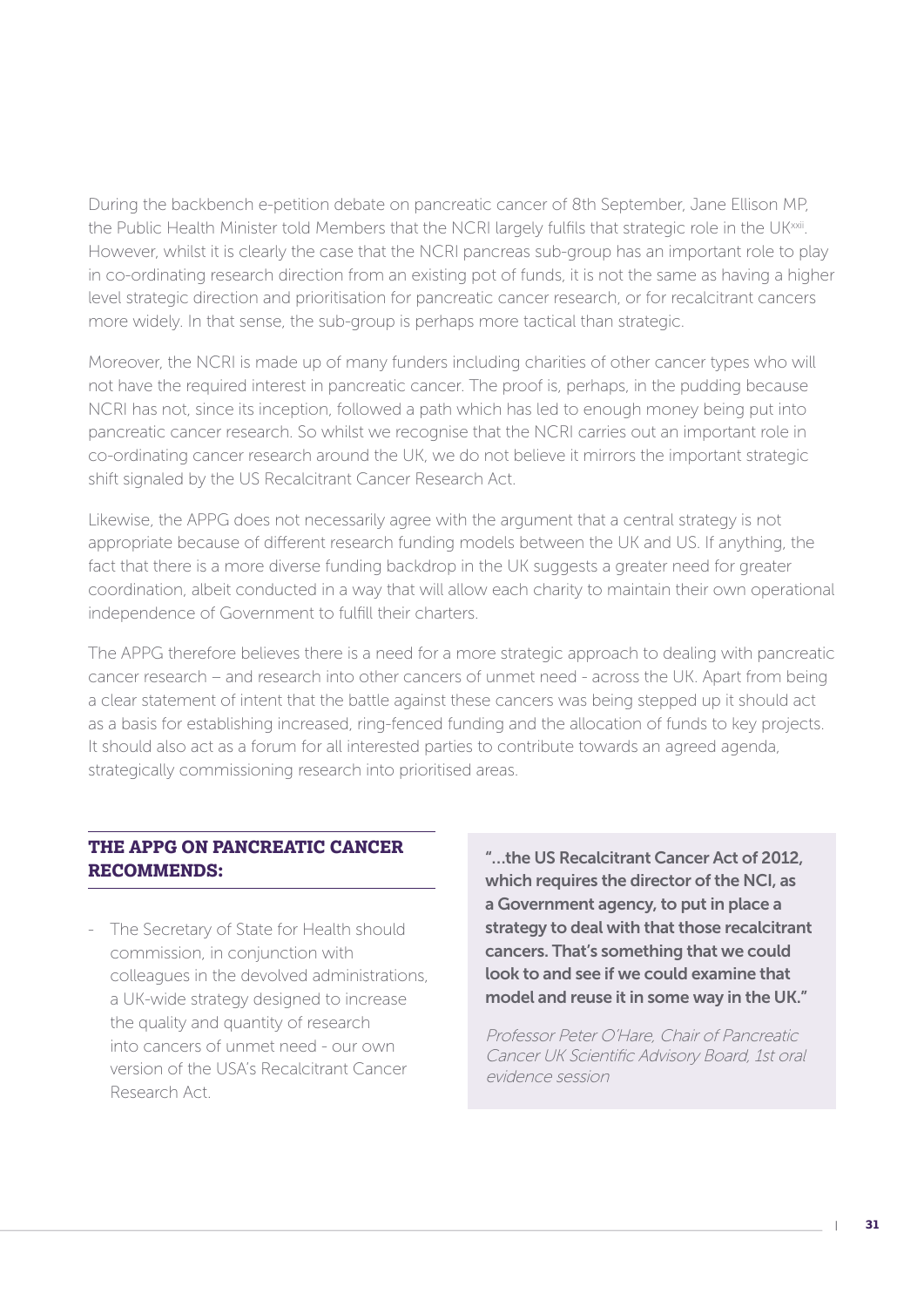# **APPENDIX 1**

# **TERMS OF REFERENCE FOR AN INQUIRY INTO PANCREATIC CANCER RESEARCH**

The All Party Parliamentary Group on Pancreatic Cancer is launching a special inquiry into pancreatic cancer research, looking at the barriers to increasing the level of research into pancreatic cancer. This will build on the report Time to Change the Story: A Plan of Action for Pancreatic Cancer, which was published in November 2013, but which did not focus specifically on research. It will also build on work undertaken by organisations within the sector, such as Pancreatic Cancer UK's A cancer of unmet need: the pancreatic cancer research challenge.

#### The inquiry is particularly interested in hearing evidence, views and experiences relating to:

- Increasing the level of funding provided to pancreatic cancer research
- Addressing structural barriers and raising the profile of pancreatic cancer in the research community
- Co-ordination and integration of research (basic, translational and trials) to ensure greatest advancement
- Addressing research resource needs, for example, tissue banks
- Increasing numbers of pancreatic cancer clinical trials and patient access to trials
- The role of research in improving early diagnosis, including research relating to education of health professionals
- International comparisons, including USA legislative approach to developing research strategy

The inquiry will take evidence from a range of stakeholders including charities, clinicians, officials, researchers and others.

#### Terms of reference

- In this inquiry, the APPG will consider, amongst other issues, the following:
- Increasing the level of funding provided to pancreatic cancer research
- Comparisons of levels of pancreatic cancer research with other cancers
- The role of national funding bodies
- The role of the pharmaceutical industry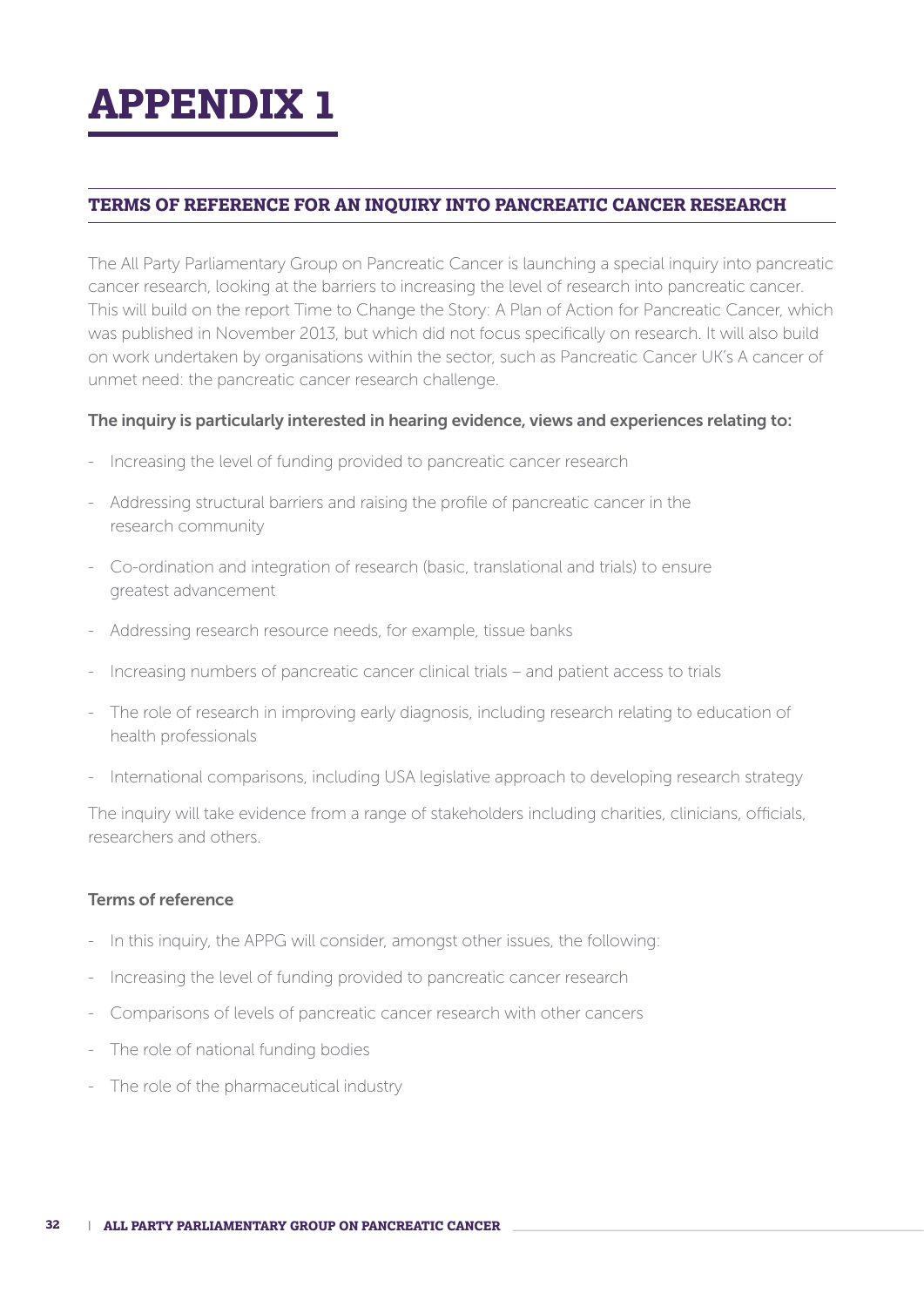# Addressing structural barriers and raising the profile of pancreatic cancer in the research community

- The need for a strategy to increase levels of pancreatic cancer research
- The challenges in developing pancreatic cancer researchers
- The role of mentoring in developing younger researchers
- Improving the attractiveness of pancreatic cancer as a research area
- The need to develop a critical mass of pancreatic cancer research
- The role of regional specialist pancreatic cancer centres
- The need for pooled and shared resources, for example, tissue banks, to support research activity
- The coordination and integration of pancreatic cancer research efforts
- The role of research in improving early diagnosis
- The role of primary care in pancreatic cancer research
- The role of research looking at best ways to educate health professionals about pancreatic cancer

#### International comparisons

- Comparisons between funding in the UK and the rest of Europe
- Comparisons with Australia, the USA and the rest of the world
- The USA legislative approach (The Recalcitrant Cancer Research Act)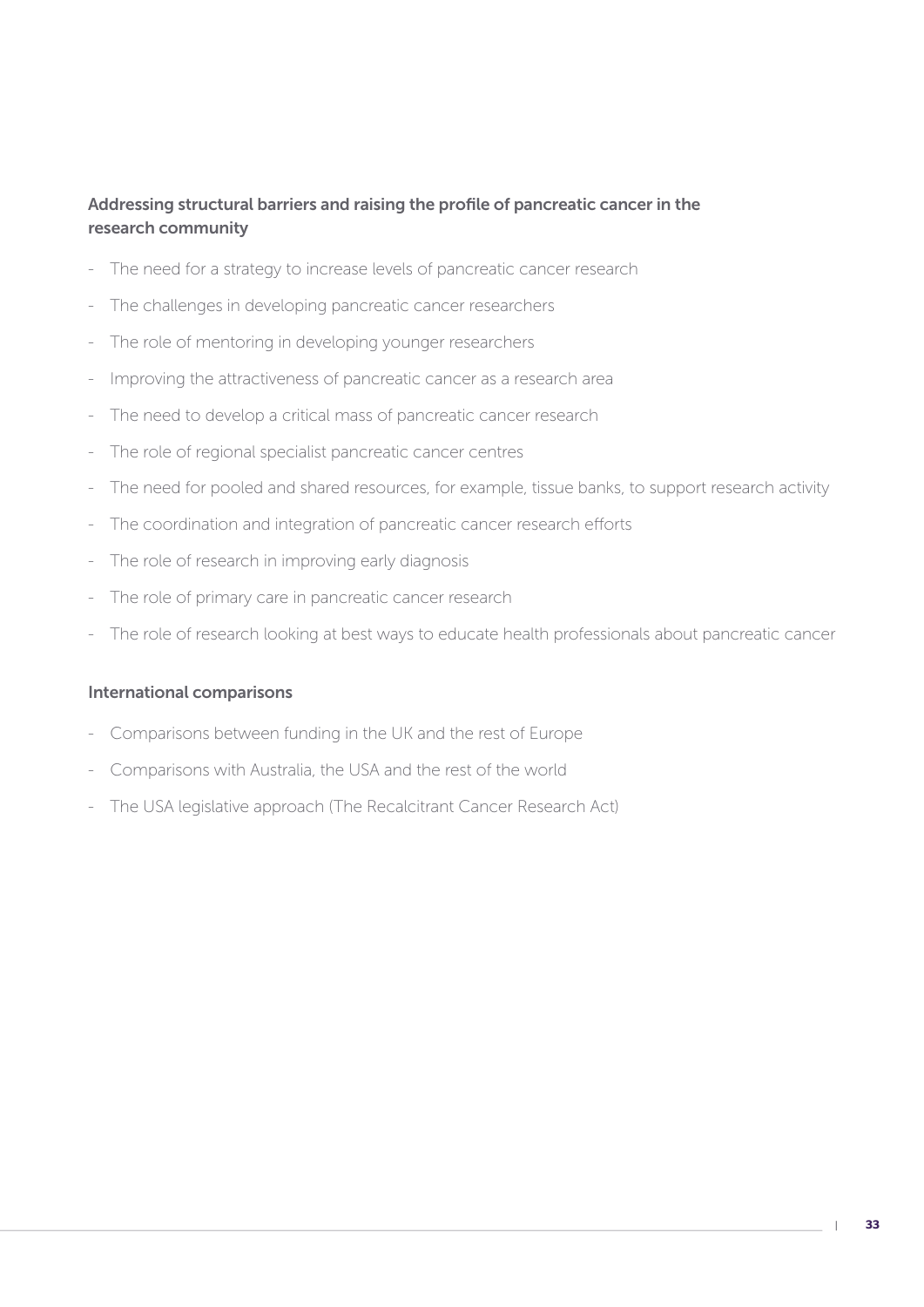# **APPENDIX 2**

# **LIST OF EVIDENCE RECEIVED AS PART OF THE INQUIRY:**

### **WRITTEN EVIDENCE RECEIVED FROM:**

- Cancer Research UK.
- Celgene.
- Professor Angus Dalgleish (Professor of Oncology, St George's University of London).
- Dr Guiseppe Garcea (Consultant Hepato-Pancreato-Biliary Surgeon & Hon Lecturer, University Hospitals of Leicester NHS Trust).
- Mr John Lancaster (wife died of pancreatic cancer).
- Medical Research Council.
- Novartis.
- Pancreatic Cancer Action.
- Pancreatic Cancer Research Fund.
- Pancreatic Cancer UK.
- Dr Steve Pereira (Consultant Gastroenterologist at The Royal Free and University College Hospitals and researcher into early diagnosis of pancreatic cancer).
- Royal College of Radiologists.

### **ORAL EVIDENCE:**

#### Session one – Monday 12th May 2014

- Ali Stunt, CEO and founder of Pancreatic Cancer Action.
- Maggie Blanks, CEO and founder of Pancreatic Cancer Research Fund.
- Professor Peter O'Hare, Chair of Pancreatic Cancer UK's Scientific Advisory Board.
- Dr Steve Pereira, Consultant Gastroenterologist at The Royal Free and University College Hospitals and researcher into early diagnosis of pancreatic cancer.
- Mr Hemant Kocher, Professor of Liver and Pancreas Surgery at the Barts Cancer Institute, Queen Mary, University of London and Consultant Surgeon at the Royal London and St Bartholomew's Hospitals.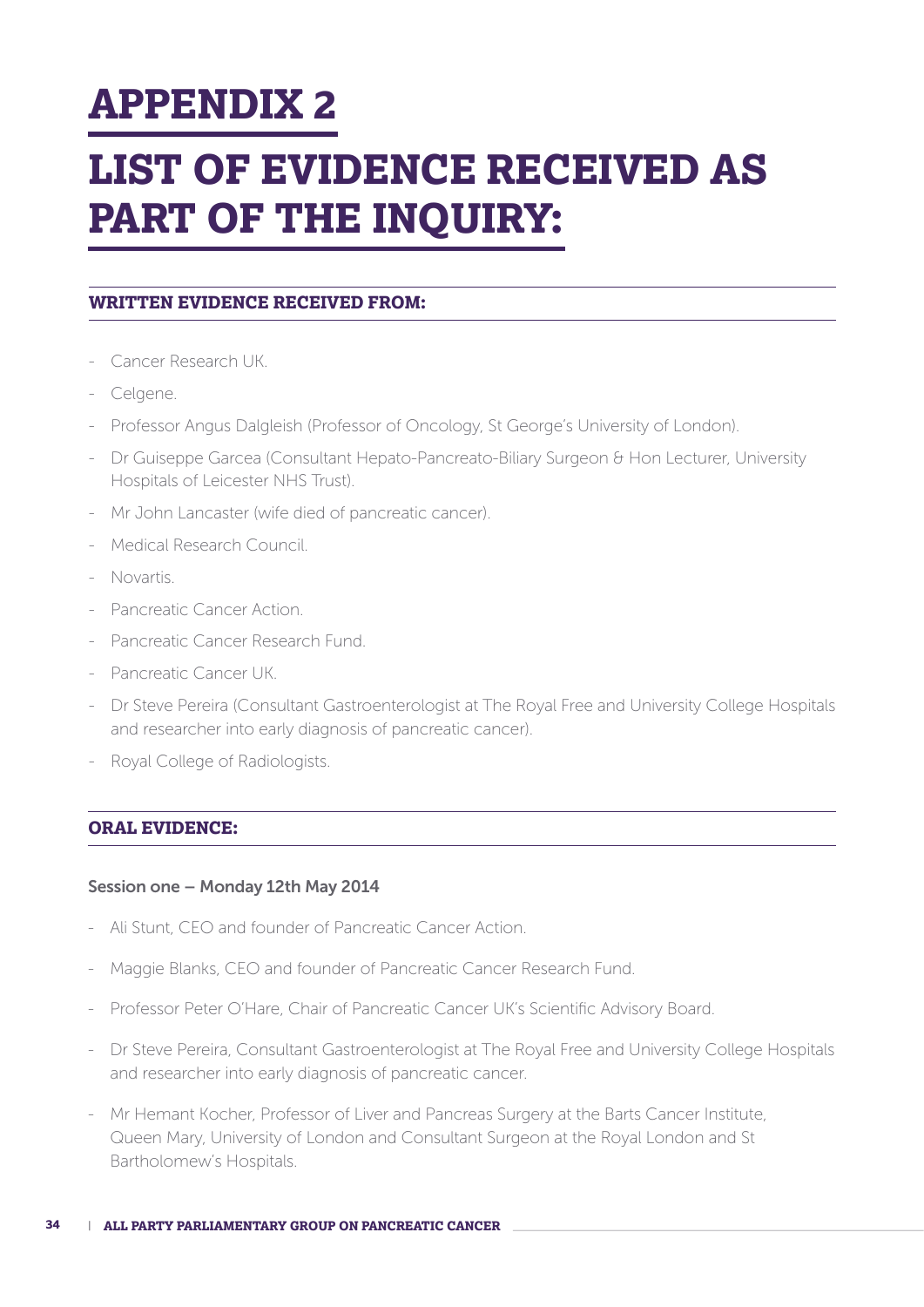#### Session 2 – Monday 9th June 2014

- Professor Duncan Jodrell, of the Cancer Research UK Cambridge Institute, Professor of Cancer Therapeutics at the University of Cambridge.
- Professor Andrew Biankin, Director of the Wolfson Wohl Cancer Research Institute at the University of Glasgow, where he is also Professor of Surgery.
- Barbara McLaughlan, Head of External Affairs, Oncology, and Ali Rees, Clinical Development Advisor, both of Novartis Pharmaceuticals UK Limited.
- Dr Diana Tait, Vice President and Dean of Faculty of Clinical Oncology, Royal College of Radiologists.

#### Session 3 – Monday 7th July 2014

- Mr Nick Grant, Cancer Research UK's Strategy Director,
- Professor Jeff Evans, Professor of Translational Research at Cancer Research UK's Beatson Institute in Glasgow.

#### Session 4 – Tuesday 2nd September 2014

- Mr Chris Carrigan- Director of the National Cancer Intelligence Network and Director of Information Services, Public Health England.
- Dr Andrew Millar Pathway Director for hepato-pancreatic-biliary (HPB) cancer, London Cancer.
- Mr Satvinder Mudan Consultant Surgeon and Surgical Oncologist, The Royal Marsden, Chair of the Hepato-pancreatic-bilary Pathway Group at the London Cancer Alliance.

#### References:

- I. www.cancerresearchuk.org/cancer-info/cancerstats/incidence/commoncancers/ (Access 06/10/14)
- II. www.cancerresearchuk.org/cancer-info/cancerstats/mortality/cancerdeaths/ (Accessed 06/10/04)
- III. www.cancerresearchuk.org/cancer-info/cancerstats/mortality/cancerdeaths/ (Accessed 06/10/14)
- IV. www.cancerresearchuk.org/cancer-info/cancerstats/mortality/mortality-projections/projections-selected-cancers/#Projected (Accessed 06/10/14)
- V. www.cancerresearchuk.org/cancer-info/cancerstats/survival/common-cancers/ (Accessed 06/10/14)
- VI. www.cancerresearchuk.org/cancer-info/cancerstats/survival/common-cancers/#One- (accessed 06/10/14)
- VII. www.cancerresearchuk.org/cancer-info/cancerstats/mortality/cancerdeaths/ (Accessed 06/10/14)
- VIII. www.cancerresearchuk.org/cancer-info/cancerstats/mortality/mortality-projections/projections-selected-cancers/#Projected (Accessed 06/10/14)
- IX. NCRI site-specific cancer spend data pack (accessed 06/10/14)
- X. Hansard, 26 Jun 2014 : Column 282W.
- XI. NCRI Cancer research spend in the UK 2002–2011, p26, http://www.ncri.org.uk/wp-content/uploads/2013/11/2013-NCRI-cancer-research-spend-Uk-2002-2011.pdf
- XII. Hansard, 8 Sep 2014 : Column 209WH).
- XIII. A cancer of unmet need: the pancreatic cancer research challenge. http://www.pancreaticcancer.org.uk/media/86661/research-policy-briefing-final.pdf
- XIV. www.cancerresearchuk.org/sites/default/files/cruk\_research\_strategy.pdf
- XV. www.england.nhs.uk/2014/08/01/rare-diseases/
- XVI. Hansard,8 Sep 2014 : Column 210WH
- XVII. www.cancerresearchuk.org/about-cancer/trials/ (Accessed 23/09/14)
- XVIII. Professor Duncan Jodrell, 2nd oral evidence session.
- XIX. Cancer Research UK, written evidence.
- XX. www.aacr.org/Funding/Pages/sutc-listing.aspx
- XXI. www.govtrack.us/congress/bills/112/hr733
- XXII. Hansard, 8 Sep 2014 : Column 211WH